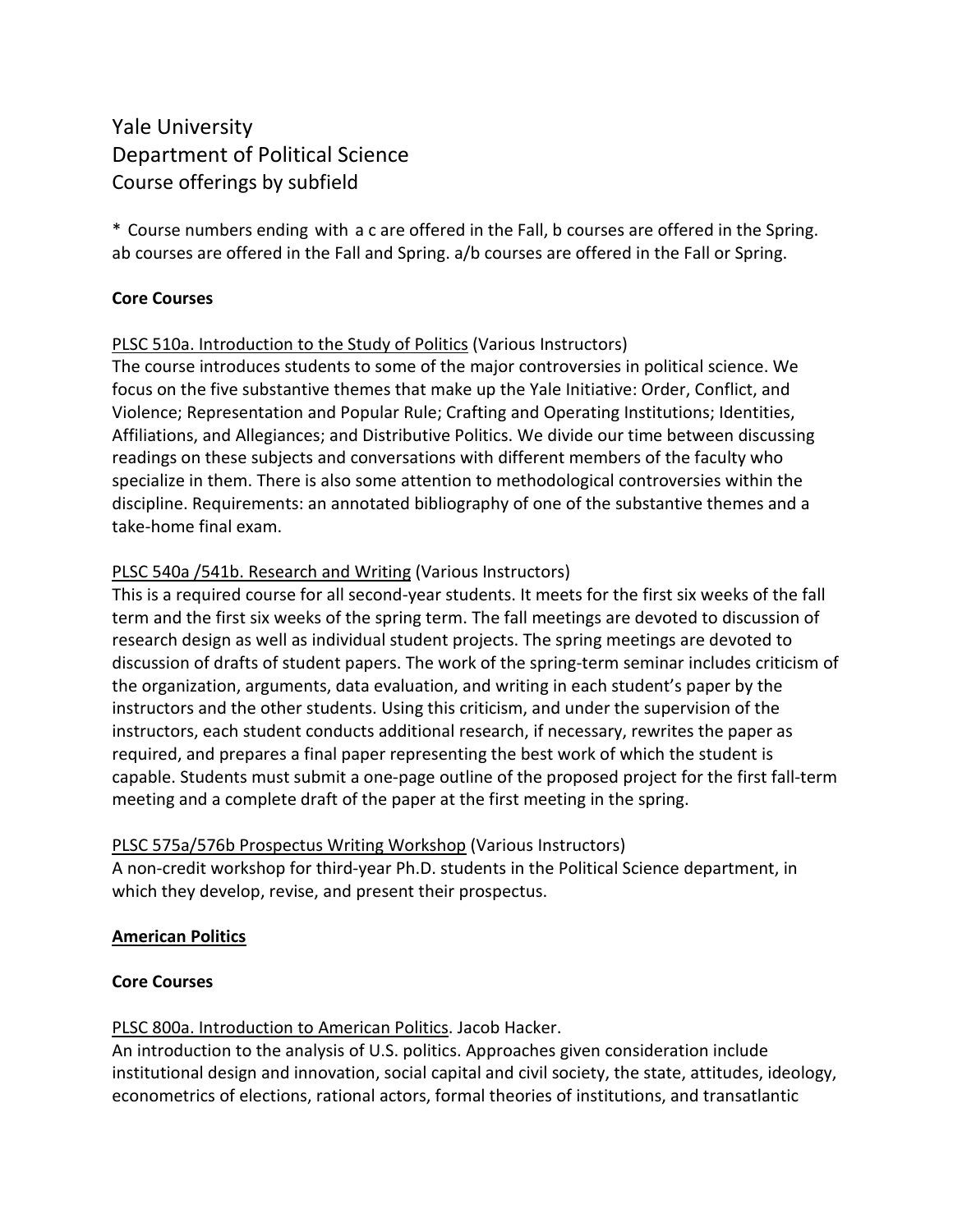comparisons. Assigned authors include R. Putnam, T. Skocpol, J. Gerring, J. Zaller, D.R. Kiewiet, L. Bartels, D. Mayhew, K. Poole & H. Rosenthal, G. Cox & M. McCubbins, K. Krehbiel, E. Schickler, and A. Alesina. Students are expected to read and discuss each week's assignment and, for each of five weeks, to write a three- to five-page analytic paper that deals with a subject addressed or suggested by the reading.

# PLSC 803b. American Political Institutions. Kelly Rader.

A graduate-level course, open to undergraduates, designed to introduce students to research on American political institutions. We examine different explanations for and models of the sources of institutions, discuss their internal organization and governance, and consider the effects of institutions on outcomes of interest. Topics include alternatives to institutions, agenda-setting models, influences on bureaucratic decisions, the size of government and state building, congressional organization, the presidency, policy feedback and path dependence, and interest groups. Course work includes reading and writing assignments.

# PLSC 810a. American Political Preferences and Behavior. Joshua Kalla.

Introduction to research methods and topics in American political behavior. Focus on decisionmaking from the perspective of ordinary citizens. Topics include utility theory, heuristics and biases, political participation, retrospective voting, the consequences of political ignorance, the effects of campaigns, and the ability of voters to hold politicians accountable for their actions.

# **Elective Courses**

# PLSC 595b. Malcolm X and the Dilemmas of Black Radicalism: Thought, Praxis, Judgment. Brandon Terry

(Please see course description under Political Theory)

# PLSC 812a. American Progressivism and Its Critics. Stephen Skowronek

The progressive reform tradition in American politics. The tradition's conceptual underpinnings, social supports, practical manifestations in policy and in new governmental arrangements, and conservative critics. Emphasis on the origins of progressivism in the early decades of the twentieth century, with attention to latter-day manifestations and to changes in the progressive impulse over time.

# PLSC 837a. Gender Politics. Andrea Aldrich

Exploration of theoretical and empirical work in political science to study the relationship between gender and politics in the United States and around the world. Topics include women's representation in legislative and executive branch politics in democratic regimes; the impact of gender stereotypes on elections and public opinion; conditions that impact the supply and demand of candidates across genders; and the underrepresentation of women in political institutions.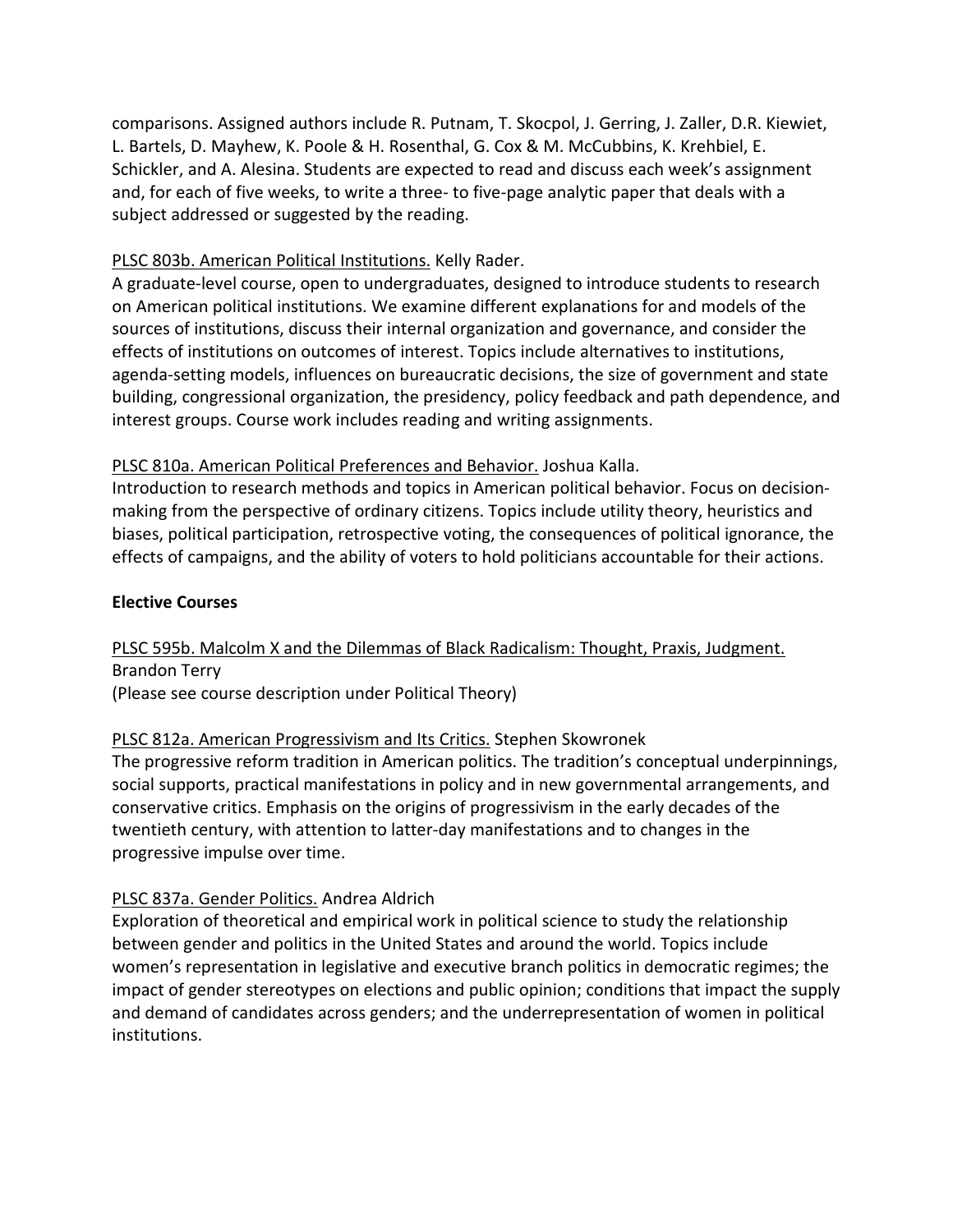#### PLSC 828b. American Political Development. Stephen Skowronek

An examination of patterns of political change and institutional development in the United States. The course considers patterns of reform, the political construction of interests and movements, problems of political culture, party building, and state building.

#### PLSC 841b. Democracy and Bureaucracy. Ian Turner

Exploration of what government agencies do and why; focus on issues of accountability and the role of bureaucracy in representative democracy. Understanding how bureaucracy works internally and how it is affected by interactions with other political actors and institutions.

#### PLSC 854b. The American Political Economy. Jacob Hacker

This course examines the American political economy―the ways in which the U.S.' distinctive political institutions mediate the relationship between markets and governance and produce fundamental social outcomes. Topics include the power of economic interests, rise of the knowledge economy, and territorial distribution of economic and political advantage in America's federated system of governance.

#### PLSC 859a. Reconstructing the American Constitution. Bruce Ackerman

An examination of the statutory and constitutional reforms required to reinvigorate democratic accountability and individual liberty in the United States. Enrollment limited to fifteen. Permission of the instructor required. Meets on the Law School calendar.

# PLSC 865b. Policy Making under Separation of Powers. Christina Kinane

This seminar provides an overview of the literature on the politics of separation of powers, with an eye toward understanding how the various interbranch constraints on American political institutions impact the development and implementation of public policy.

# PLSC 868a. Gender and Sexuality in American Politics and Policy. Dara Strolovitch

This seminar familiarizes students with foundational work on and approaches to the study of gender and sexuality in American politics and public policy. It explores empirical work that addresses these topics, a range of theoretical and epistemological approaches to them, and the social scientific methods that have been used to examine them. It explores the history, findings, and controversies in research about gender and sexuality in American politics and political science, examining work within several subfields of American politics (e.g., political development; public law; political behavior; legislative studies; public policy; interest groups and social movements), important work from other disciplines, and research that does not fit neatly into traditional disciplinary categories, paying particular attention to the implications of this "messiness" for the study of gender, sexuality, and politics. We are attentive to the complicated histories of science and social science when it comes to the study of gender and sexuality and to the ways in which gender and sexuality intersect with other politically relevant categories, identities, and forms of marginalization, such as race, ethnicity, class, and ideological and partisan identification.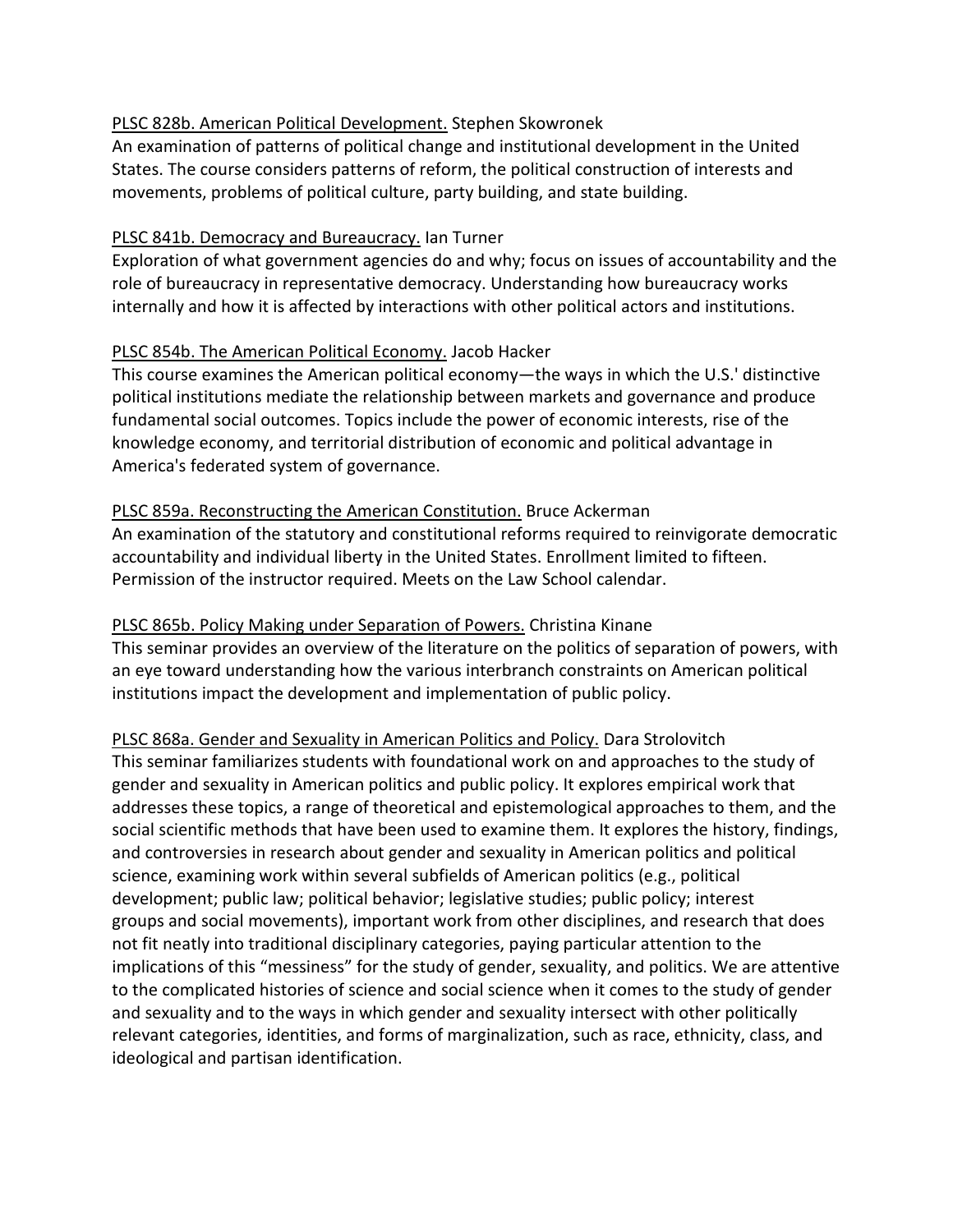PLSC 873a. The U.S. Constitution and Comparative Constitutional Law. Akhil Amar, Steven Calabreski.

This seminar provides a comparative perspective on American constitutional law by looking at analogous case law and institutions from fifteen of the G-20 nations that are constitutional democracies: the United Kingdom; France; Germany; Italy; Japan; India; Canada; Australia; South Korea; Brazil; South Africa; Mexico; Indonesia; and the European Union. Topics include: (1) why have a written constitution and comparative amendment and secession rules? (2) the origins of judicial review in each country and its foundational case; (3) a comparison of the separation of powers; (4) comparative federal regimes; (5) comparative bills of rights or unenumerated rights; (6) comparative protections of equality; (7) comparative freedom of expression cases; (8) comparative freedom of religion cases; (9) comparative civil, criminal, and appellate procedure; (10) comparative protection of property rights and of economic liberties; (11) comparative judicial protection of social welfare entitlements; and (12) comparative guaranties of democracy in each country's constitution. The required text is Calabresi, *The U.S. Constitution and Comparative Constitutional Law* (Foundation Press, 2016). Paper required.

# **Workshops**

PLSC 930a / 931b. American Politics Workshop. (Various Instructors)

The course meets throughout the year in conjunction with the ISPS American Politics Workshop. It serves as a forum for graduate students in American politics to discuss current research in the field as presented by outside speakers and current graduate students. Open only to graduate students in the Political Science department. Can be taken as Satisfactory/Unsatisfactory only.

# **Comparative Politics**

# **Core Courses**

# PLSC 777a. Comparative Politics I. Isabela Mares. Kate Baldwin

This course is part of a two-term course series designed to introduce students to the study of comparative politics. This half of the sequence focuses on issues related to research design and methodology in comparative politics. Although there are a handful of weeks devoted entirely to methodological debates, most of our weekly discussions are focused around one book as an exemplar of a particularly interesting or important research design. The course is helpful for students who plan to take the comparative politics field exam.

# PLSC 778b. Comparative Politics II. Elizabeth Nugent. Didac Queralt

This survey course provides a general introduction to the field of comparative politics, with an emphasis on the most important theories and research themes. Topics include the foundations of political regimes, state formation, identity and nationalism, party development, electoral reforms, programmatic and clientelistic linkages, and social policy development. At the same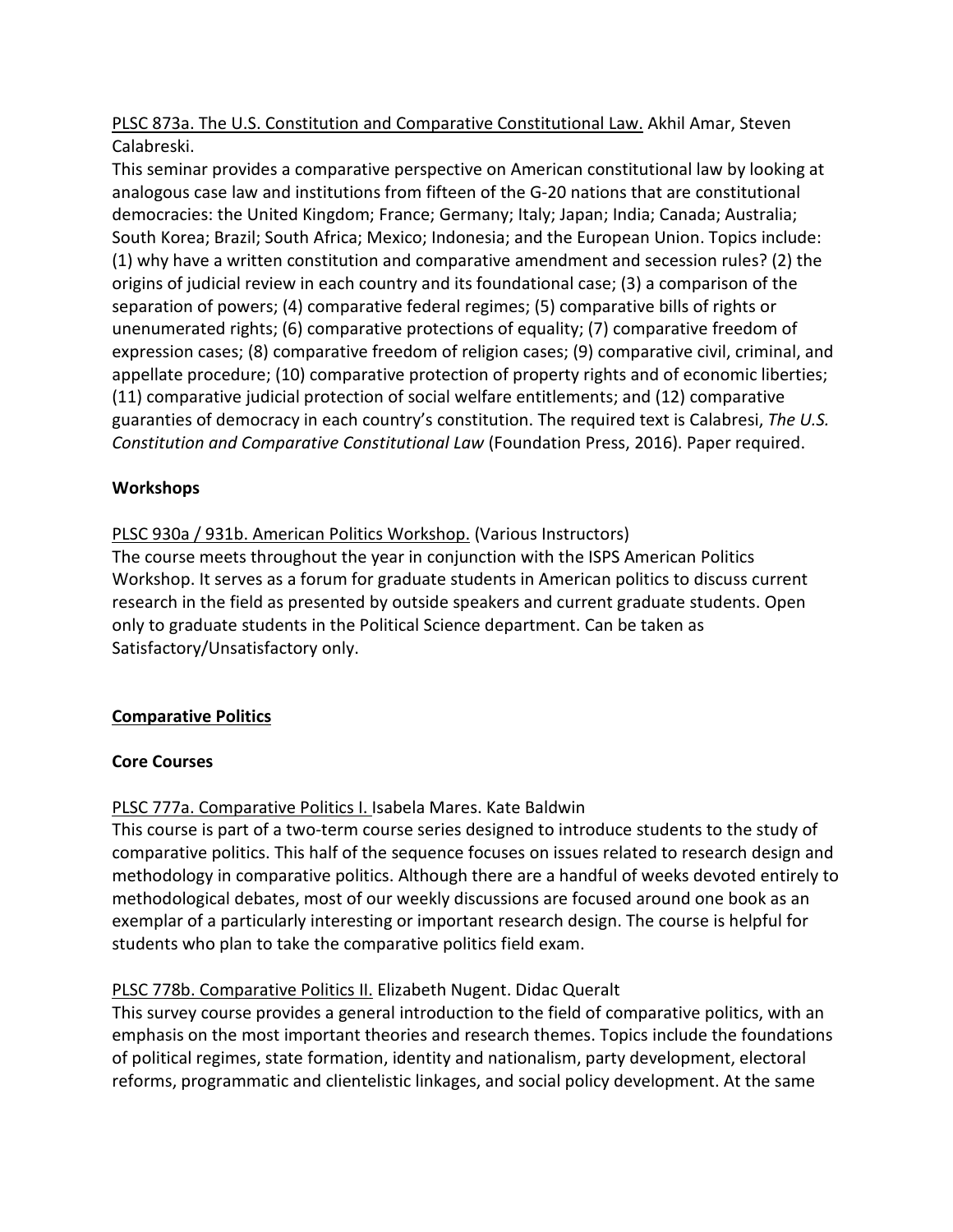time, the course seeks to strengthen students' analytical skills in evaluating comparative research and prepare students to take the examination in comparative politics.

#### **Elective Courses**

# PLSC 678ab. Japan and the World. Frances Rosenbluth

The historical development of Japan's international relations since the late Tokugawa period; World War II and its legacy; domestic institutions and foreign policy; implications for the United States; and interactions between nationalism and regionalism.

#### PLSC 709a. Comparative Constitutional Law. Bruce Ackerman

An effort to define the key concepts adequate for an evaluation of the worldwide development of modern constitutionalism since the Second World War. Enrollment limited. Follows Law School academic calendar.

#### PLSC 712b. Comparative Political Economy. Frances McCall Rosenbluth

Introduction to issues in political economy across time and place. The field's diverse theoretical underpinnings and its place in the context of political science and of the social sciences more generally; theoretical perspectives such as materialism, institutionalism, and cognition/culture/beliefs; interactions between government and the economy in democratic and nondemocratic regimes and in developed and developing countries.

PLSC 714a Corruption, Economic Development, and Democracy. Susan Rose-Ackerman A seminar on the link between political and bureaucratic institutions, on the one hand, and economic development, on the other. A particular focus is the impact of corruption on development and the establishment of democratic government. Enrollment limited to fifteen.

PLSC 722b. Comparative Political Parties and Electoral Systems. Andrea Aldrich This course explores democratic representation through political parties around the world and the effects of electoral systems on party system development. We critically examine the role of political parties in the representation of societal interests, party system evolution, the consequences of electoral law, and challenges facing modern political parties today with a particular focus on the growth of authoritarian and far-right parties around the world. Prerequisite: introductory course in American politics or comparative politics. It is helpful, although not mandatory, to have taken a course on research design in the social sciences.

# PLSC 723b. Political Power and Inequality in Latin America. Ana De La O

Overview and analysis of politics in Latin America. The emergence of democracy and the forces that led to the unprecedented increase in inequality in the twentieth century. Topics include institutional design, historical legacies, corruption, clientelism, and violence.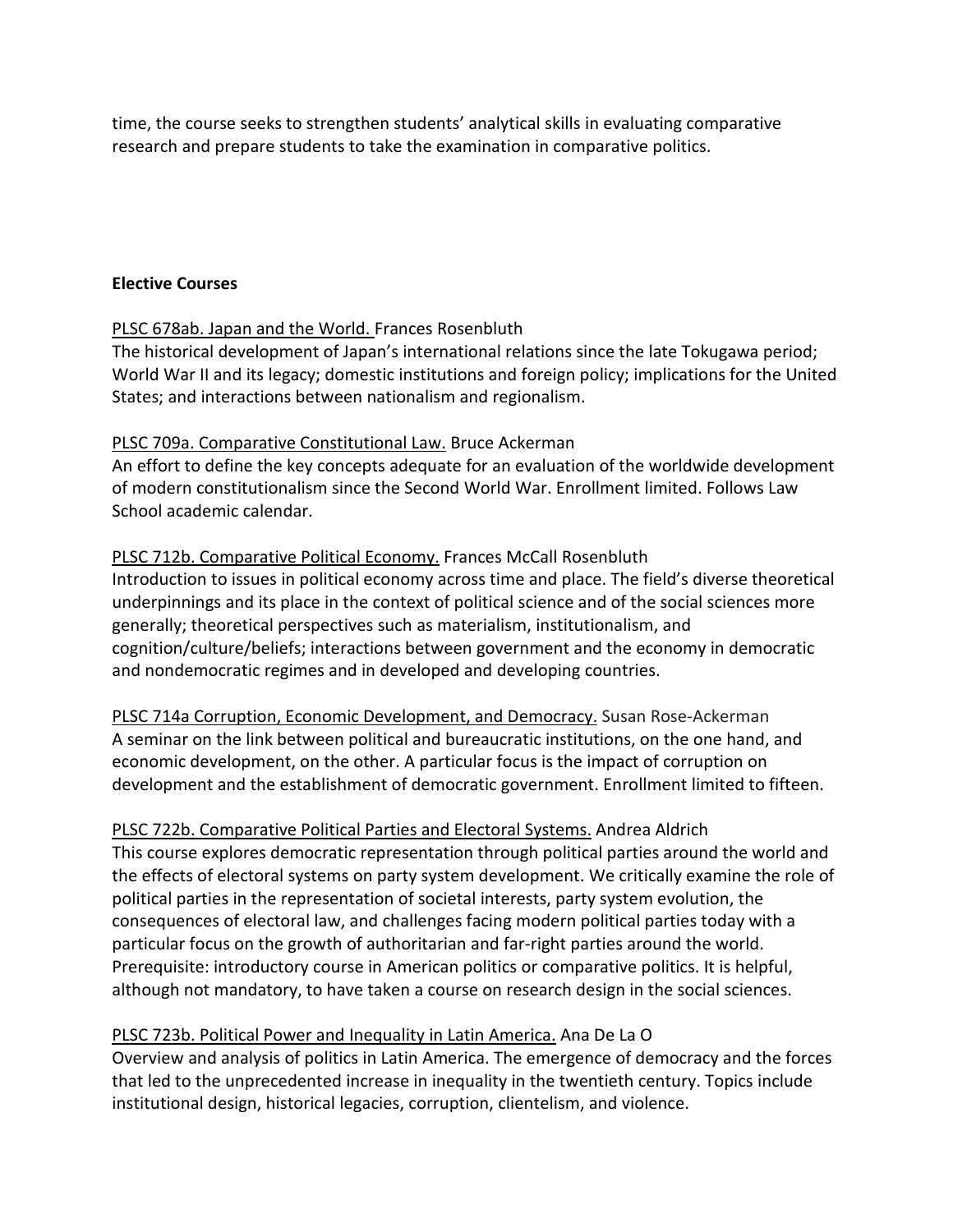# PLSC 748b. Nationalism in the World. Maria Jose Hierro

Nationalism is the most powerful political force in the world. It can explain why countries come together and why countries come apart. It can also explain why people praise and trust those who belong to the nation and despise and distrust those who do not. This course introduces students to the study of nationalist thought and practice. The course first examines the concept of nationalism and other adjacent concepts, and reviews different theoretical approaches to the study of nationalism. From here, the course moves to examine nationalist practices: the origin of the nation, the crafting of a national identity, the practice of inclusion and exclusion, the relationship between nationalism and democracy and nationalism and conflict, nationalism in the postcolonial world, and nationalism in the world today. The course examines nationalist thought and practice in different geographic areas and relies on both theoretical and empirical literature from several disciplines (history, economics, sociology, psychology, and political science) to understand the power of nationalism in the world today.

# PLSC 755b. European Politics. David Cameron

Comparison of the political systems of the major European countries. Topics include political institutions, electoral politics and political parties, public policies, and contemporary problems.

# PLSC 756a. The European Union. David Cameron

Origins and development of the European Community and Union over the past fifty years; ways in which the often conflicting ambitions of its member states have shaped the EU; relations between member states and the EU's supranational institutions and politics; and economic, political, and geopolitical challenges.

# PLSC 763b. State Formation. Didac Queralt

Study of the domestic and international determinants of functional states from antiquity to the present. Analysis of state formation in Europe from premodern times and outside Europe from colonial times. Topics include centralization of power, capacity to tax, and contract enforcement.

# PLSC 766b. Politics and Markets. Peter Swenson

Examination of the interplay between market and political processes in different substantive realms, time periods, and countries. Inquiry into the developmental relationship between capitalism and democracy, including the developmental and functional relationships between the two. Investigation of the politics of regulation in areas such as property rights; social security; international finance; and product, labor, and service markets. Topics include the economic motives of interest groups and coalitions in the political process.

# PLSC 772b. Political Economy of Gender in South Asia. Sarah Khan

This course focuses on the political and economic underpinnings and implications of gender inequality in South Asia. We draw on evidence from Bangladesh, Pakistan, and India to guide our theoretical and empirical inquiry into the following broad questions: What is gender, and what approaches do social scientists use to study gender inequality? How does gender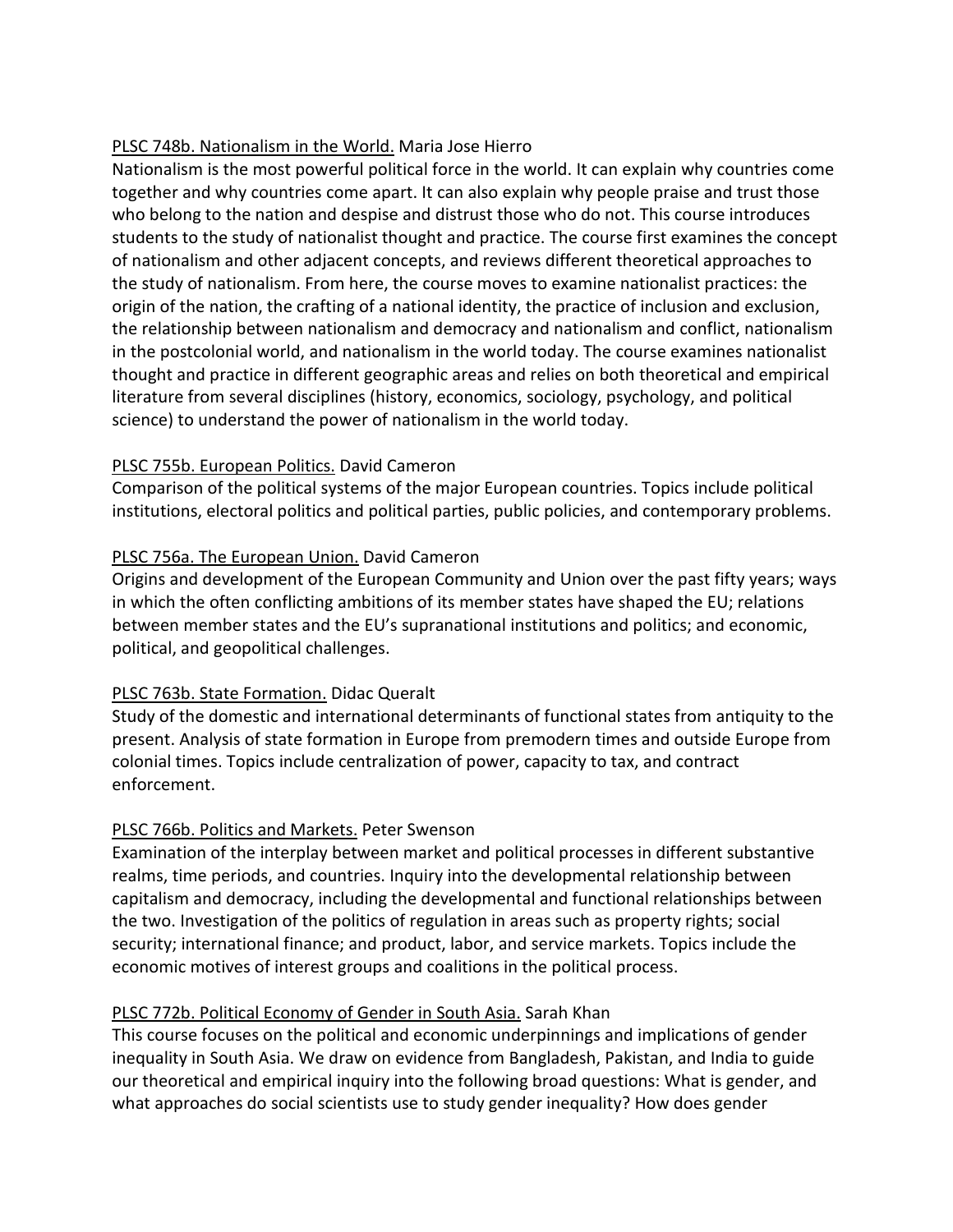inequality manifest in different social, economic, and political spheres e.g. the household, the labor market, the electorate, the government? What are the cultural and structural drivers of gender inequality? How effective are different approaches to tackling gender inequality in South Asia?

PLSC 779a. Agrarian Societies: Culture, Society, History, and Development. Kalyanakrishnan Sivaramakrishnan, Elisabeth Wood, and Marcela Echeverri Munoz An interdisciplinary examination of agrarian societies, contemporary and historical, Western and non-Western. Major analytical perspectives from anthropology, economics, history, political science, and environmental studies are used to develop a meaning-centered and historically grounded account of the transformations of rural society. Team-taught.

# PLSC 780a. Law and Society in Comparative Backsliding. Egor Lazarev

This advanced seminar is about the functions of law across historical, political, and cultural contexts. We discuss what is law, why people obey the law, and how societies govern themselves in the absence of strong state legal institutions. The class explores the relationship between law and colonialism as well as the functioning of law under authoritarianism and democracy, and in conflict-ridden societies.

# PLSC 783a. Democratic Backsliding. Milan Svolik

This class examines the process of democratic backsliding, including its causes and consequences. Our analysis builds on prominent contemporary and historical cases of democratic backsliding, especially Hungary, India, Poland, Russia, and Venezuela. Implications for democratic stability in the United States are considered.

# PLSC 793a. Governing China. Daniel Mattingly

Study of the politics of contemporary China with a focus on recent research. Topics include authoritarianism, representation, local governance, elite politics, censorship, propaganda, protest, and the rule of law.

# PLSC 837a. Gender Politics. Andrea Aldrich

Exploration of theoretical and empirical work in political science to study the relationship between gender and politics in the United States and around the world. Topics include women's representation in legislative and executive branch politics in democratic regimes; the impact of gender stereotypes on elections and public opinion; conditions that impact the supply and demand of candidates across genders; and the underrepresentation of women in political institutions.

# **Workshops**

# PLSC 734ab. Comparative Research Workshop. Julia Adams

This weekly workshop is dedicated to group discussion of work-in-progress by visiting scholars, Yale graduate students, and in-house faculty from Sociology and affiliated disciplines. Papers are distributed a week ahead of time and also posted on the website of the Center for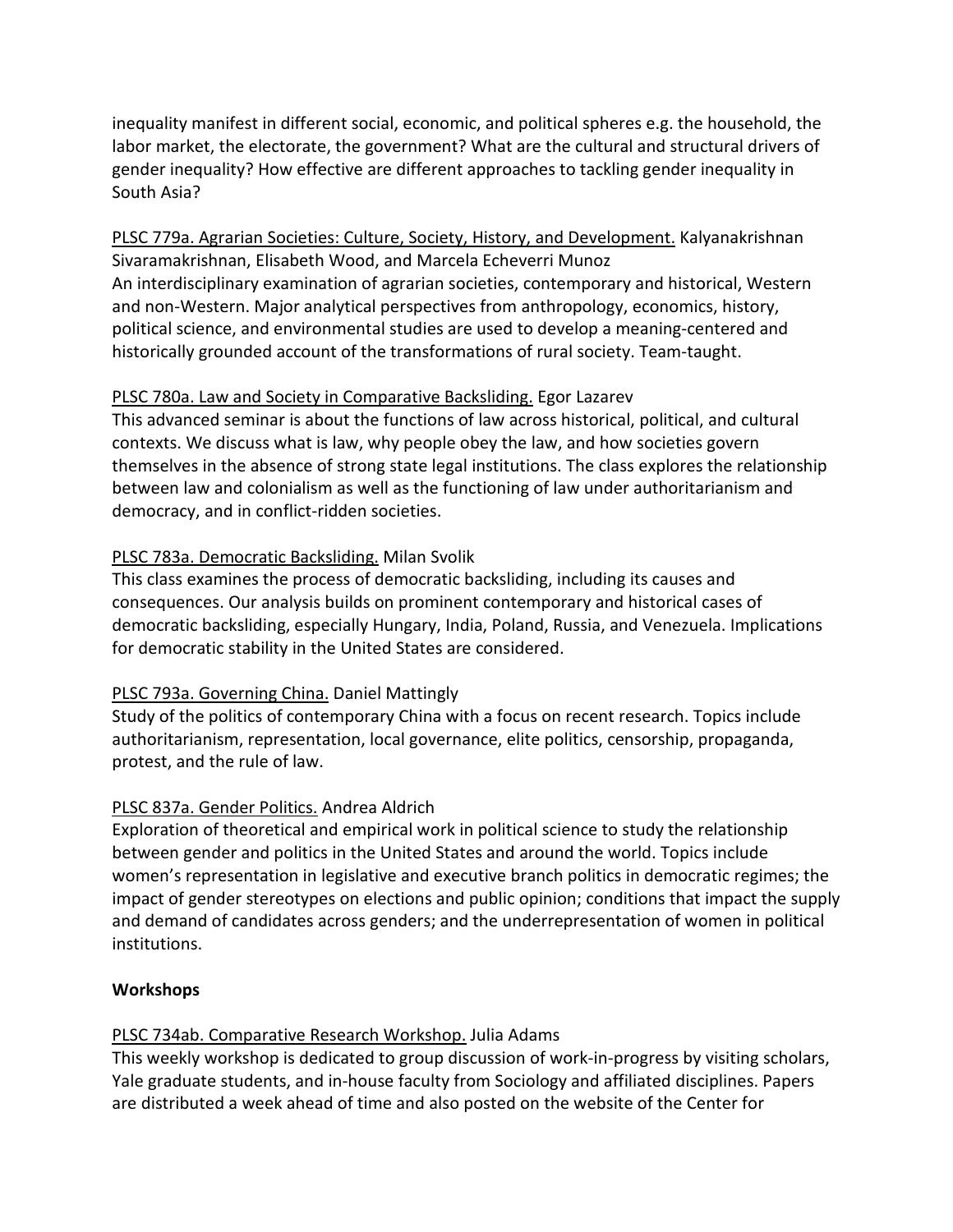Comparative Research [\(http://ccr.yale.edu\)](http://ccr.yale.edu/). Students who take the course for a letter grade are expected to present a paper-in-progress the term that they are enrolled for credit.

# PLSC 932a / 933b. Comparative Politics Workshop. (Various Instructors).

A forum for the presentation of ongoing research by Yale graduate students, Yale faculty, and invited external speakers in a rigorous and critical environment. The workshop's methodological and substantive range is broad, covering the entire range of comparative politics. There are no formal presentations. Papers are read in advance by participants; a graduate student critically discusses the week's paper, the presenter responds, and discussion ensues. Detailed information can be found at [https://campuspress.yale.edu/cpworkshop.](https://campuspress.yale.edu/cpworkshop) Open only to graduate students in the Political Science department. Can be taken as Satisfactory/Unsatisfactory only.

PLSC 942a / 943b. Political Violence and Its Legacies Workshop. Elisabeth Wood. The MacMillan Political Violence and Its Legacies (PVL) workshop is an interdisciplinary forum for work in progress by Yale faculty and graduate students, as well as scholars from other universities. PVL is designed to foster a wide-ranging conversation at Yale and beyond about political violence and its effects that transcends narrow disciplinary and methodological divisions. The workshop's interdisciplinary nature attracts faculty and graduate students from Anthropology, African American Studies, American Studies, History, Sociology, and Political Science, among others. There are no formal presentations. Papers are distributed one week prior to the workshop and are read in advance by attendees. A discussant introduces the manuscript and raises questions for the subsequent discussion period. To help facilitate a lively and productive discussion, we ban laptops and cellphones for the workshop's duration.

# **Formal Theory**

# **Core Courses**

# Math Camp (Summer). Andrew Bridy

# PLSC 529a. Mathematics for Political Science. Andrew Bridy

This course builds on the material seen in math camp. It covers foundational concepts and techniques in mathematics that are relevant to quantitative and formal research. Students learn to read and write rigorous mathematical proofs. Topics include real analysis, optimization, and probability theory.

# PLSC 518b. Introduction to Game Theory. Alex Debs. Milan Svolik

This course offers a rigorous introduction to noncooperative game theory. The goal is to help students understand the key concepts and ideas in game theory and to provide students with a road map for applying game theoretic tools to their own research. Topics include strategic form games, extensive form games, and Bayesian games, among others. Students are assumed to have mathematical knowledge at the level of the Political Science Math Camp.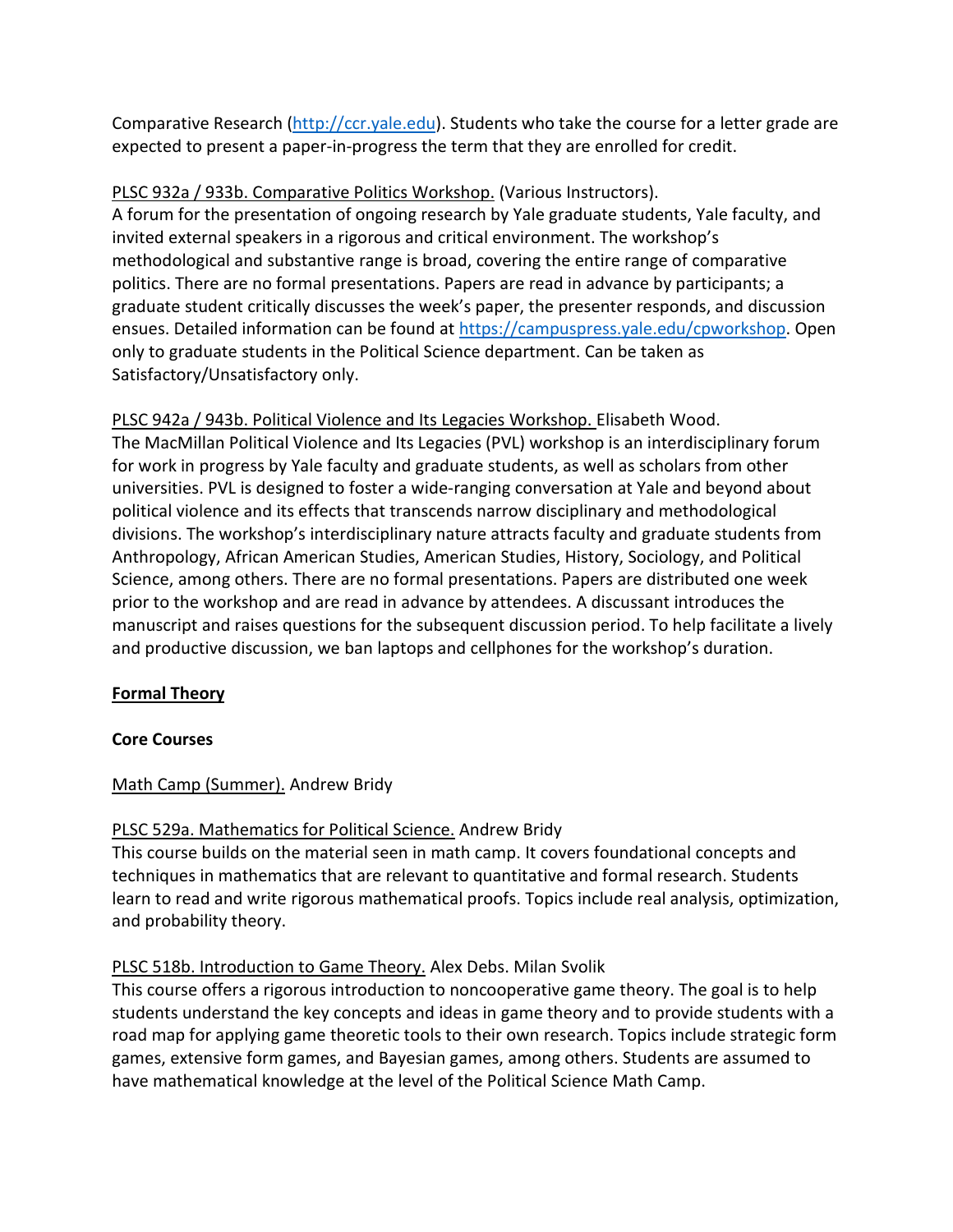#### **Elective Courses**

# PLSC 519b. Formal Models of Domestic Politics. Emily Sellars

This course surveys key applications of game theory and related methods to the study of politics and political economy. Topics include electoral competition, political accountability, special interest politics, delegation, political agency, legislative bargaining, collective action, and regime chance.

# PLSC 531. Formal Models of American Politics. Ian Turner

This course surveys applications of game theory (and potentially other related methods) to the study of American politics, broadly. It is intended for graduate students in political science and related disciplines who have taken (at least) an introductory course in game theory. Topics we may cover include electoral competition, special interest politics, delegation, political agency, and policy-making processes.

# PLSC 532. Formal Models of Comparative Politics. Milan Svolik

# PLSC 533a. Formal Models of International Relations. Alex Debs

This course offers a survey of game-theoretic models of international relations. Students learn how to evaluate and present existing models and how to develop their own research projects. Topics covered include nuclear deterrence theory, war duration, the democratic peace, militarization and war, mediation, and mutual optimism.

PLSC 534a. Theories of Distributive Justice: Formal Models of Political Theory. John Roemer We survey the main theories of distributive justice proposed by political philosophers since John Rawls, including A. Sen, R. Dworkin, G.A. Cohen, and R. Arneson. We use economic models to study these theories, and we critique them from the economic and philosophical viewpoints. We then read Thomas Piketty's book *Capital in the Twenty-First Century.* If time permits, we introduce a microeconomic theory modeling how people cooperate in economic settings, to be contrasted with Nash equilibrium, a model of how people compete.

#### **Political Economy**

#### **Core Courses**

Math Camp (Summer). Andrew Bridy

# PLSC 698a/b. International Political Economy. Didac Queralt, Tyler Pratt

This course examines how domestic and international politics influence the economic relations between states. It addresses the major theoretical debates in the field and introduces the chief methodological approaches used in contemporary analyses. We focus attention on four types of cross-border flows and the policies and international institutions that regulate them: the flow of goods (trade policy), the flow of capital (financial and exchange rate policy), the flow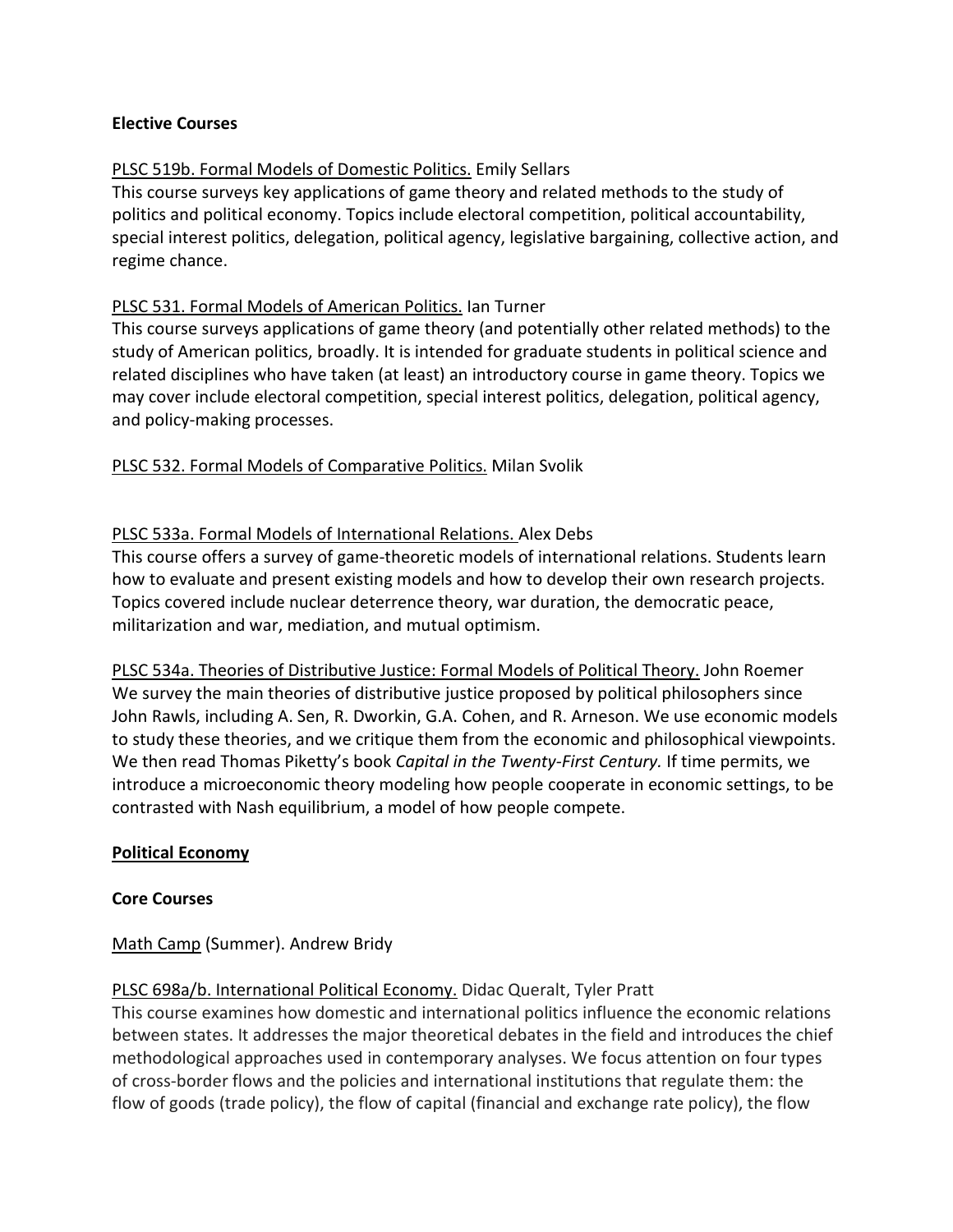and location of production (foreign investment policy), and the flow of people (immigration policy).

# PLSC 705a. Introduction to Political Economy. John Roemer

The course is an introduction to important economic ideas: preferences and rationality, Pareto efficiency, economic equilibrium in a capitalist economy, externalities, the role of the state, uncertainty and von Neumann-Morgenstern utility, the principle of insurance, elementary game theory (Nash equilibrium), the median voter theorem, political equilibrium with party competition, distributive justice, equality of opportunity, and Arrow's impossibility theorem. These topics are essential tools for political economists.

# PLSC 712b. Comparative Political Economy. Frances Rosenbluth

Introduction to issues in political economy across time and place. The field's diverse theoretical underpinnings and its place in the context of political science and of the social sciences more generally; theoretical perspectives such as materialism, institutionalism, and cognition/culture/beliefs; interactions between government and the economy in democratic and nondemocratic regimes and in developed and developing countries.

PLSC 721a. Political Economy of Development. Rohini Pande and Gerard Padro This course analyzes empirically and theoretically the political, institutional, and social underpinnings of economic development. We cover an array of topics ranging from power structures to corruption, state capacity, social capital, conflict, democratization, and democratic backsliding. We focus on recent advances to identify open areas for further research.

# **Elective Courses**

PLSC 534a. Theories of Distributive Justice: Formal Models of Political Theory. John Roemer (Please see course description under Formal Theory)

PLSC 575a. Political Economy of Distribution in Democracies. John Roemer Political competition in democracies is party competition. We develop, from the formal viewpoint, theories of how parties compete in democracies. The familiar "median voter theorem" of A. Downs is the simplest example of such a theory, but it is inadequate in several ways. We develop a theory in which parties (1) compete over several issues, not just one issue, as in Downs; (2) are uncertain about how citizens will respond to platforms; and (3) represent constituencies in the population. Applications, particularly to the theory of income distribution and taxation, are studied. We conclude the course with several lectures on the theory of Kantian optimization, which provides micro-foundations for how players in a game cooperate with each other, with applications to taxation and income distribution.

# PLSC 706. Historical Political Economy. Didac Queralt

PLSC 714a. Corruption, Economic Development, and Democracy. Susan Rose-Ackerman (Please see course description under Comparative Politics)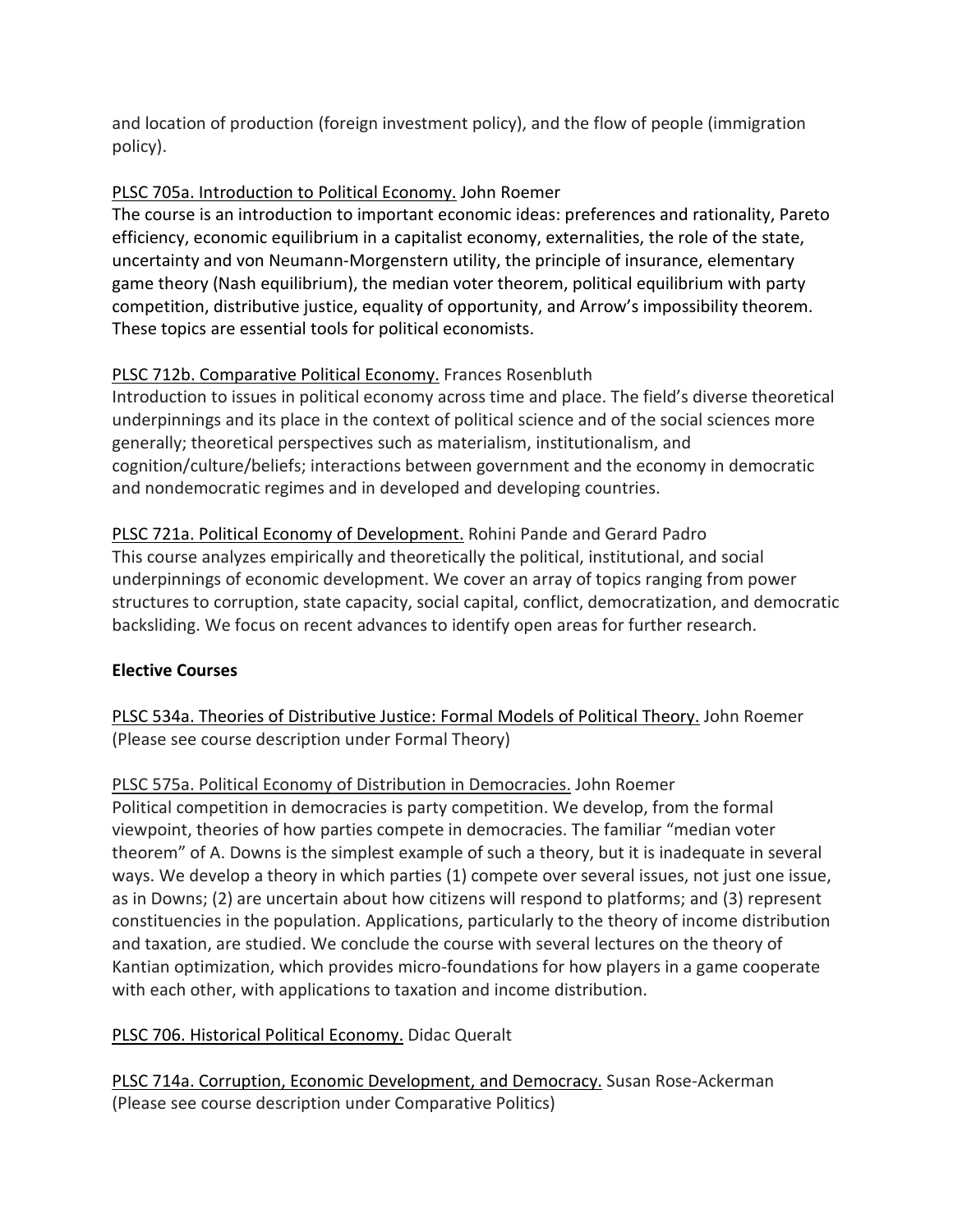# PLSC 725b. Empirical Political Economy. Ebonya Washington

An overview of the field of empirical political economy. While students are expected to familiarize themselves with the most prevalent models in the field, the emphasis in this course is on the applied work. Students attain a working knowledge of the literature, learn to critically evaluate the literature, and most importantly develop the skills to come up with interesting, workable, and theoretically grounded research questions that will push that literature forward.

# PLSC 746a. The Economics and Politics of Migration. Emily Sellars

This course provides an introduction to contemporary social science research on immigration and emigration. Key questions we examine include: (1) Why do people migrate (or not)? Who migrates and why? Where do people migrate? (2) What are the consequences of migration for migrants and for the broader economy/society? for politics? (3) What is the relationship between migration and conflict? (4) How do different types of migration (for example, female vs. male migration, high-skill vs. low-skill migration, refugee flows vs. "economic" migrants, internal vs. international migrants, etc.) differ and how do those differences matter for public policy? (5) What are some of the methodological challenges associated with measuring and studying migration? (6) What are some of the political challenges associated with creating migration policies? Throughout, we review important methods and theories for the socialscientific study of migration. We also read new work on the research frontier of this topic, drawing on examples from both developed and developing countries across the world. Students have the opportunity to develop their own research projects on the politics and economics of migration.

PLSC 763ab. State Formation. Didac Queralt (Please see course description under Comparative Politics)

# PLSC 854b. The American Political Economy. Jacob Hacker (Please see course description under American Politics)

# **Workshops**

# PLSC 938a/939b. Leitner Political Economy Seminar Series. (Various Instructors.)

This seminar series engages research on the interaction between economics and politics as well as research that employs the methods of political economists to study a wide range of social phenomena. The workshop serves as a forum for graduate students and faculty to present their own work and to discuss current research in the field as presented by outside speakers, faculty, and students. Detailed information can be found at [http://leitner.yale.edu/seminars.](http://leitner.yale.edu/seminars) Open only to graduate students in the Political Science department. Can be taken as Satisfactory/Unsatisfactory only.

# **International Relations**

# **Core Courses**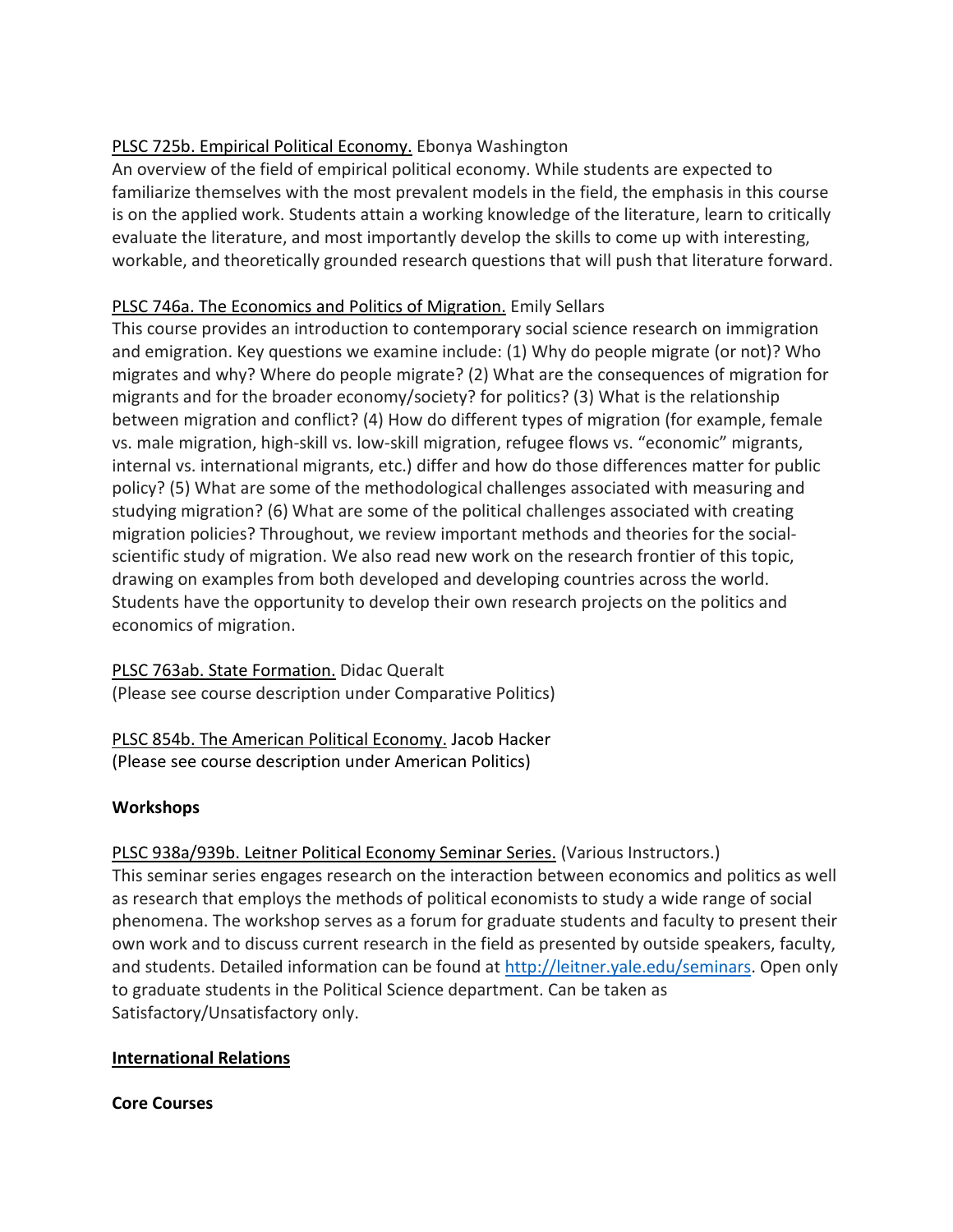# PLSC 695a. International Security. Alexandre Debs

This course covers the main theories and problems in international security, including the causes of war; the security dilemma; military effectiveness; coercion and crisis bargaining; nuclear proliferation. Students acquire broad familiarity with the canonical literature in international security and learn how to identify opportunities for new research. The course is designed for master's students in Global Affairs and Ph.D. students in Political Science.

# PLSC 698a. International Political Economy. Didac Queralt. Tyler Pratt

This course examines how domestic and international politics influence the economic relations between states. It addresses the major theoretical debates in the field and introduces the chief methodological approaches used in contemporary analyses. We focus attention on four types of cross-border flows and the policies and international institutions that regulate them: the flow of goods (trade policy), the flow of capital (financial and exchange rate policy), the flow and location of production (foreign investment policy), and the flow of people (immigration policy).

# **Elective Courses**

PLSC 533a. Formal Models of International Relations. Alexandre Debs (Please see course description under Formal Theory)

PLSC 678b. Japan and the World. Frances Rosenbluth. (Please see course description under Comparative Politics)

PLSC 680b. Non-State Actors in World Politics. Sarah Bush.

Non-state actors are increasingly important to world politics. This course introduces the variety of non-state actors that are currently influencing our world, with a special emphasis on nongovernmental organizations and transnational networks (of advocates, criminals, government officials, and terrorists). We explore how these actors interact with states, intergovernmental organizations, and each other. The course covers issues relating to war, peace, human rights, democracy, the global economy, the environment, and international law.

PLSC 699b. International Organization. Tyler Pratt.

PLSC 763a/b. State Formation. Didac Queralt (Please see course description under Comparative Politics)

# **Political Theory**

**Core Courses**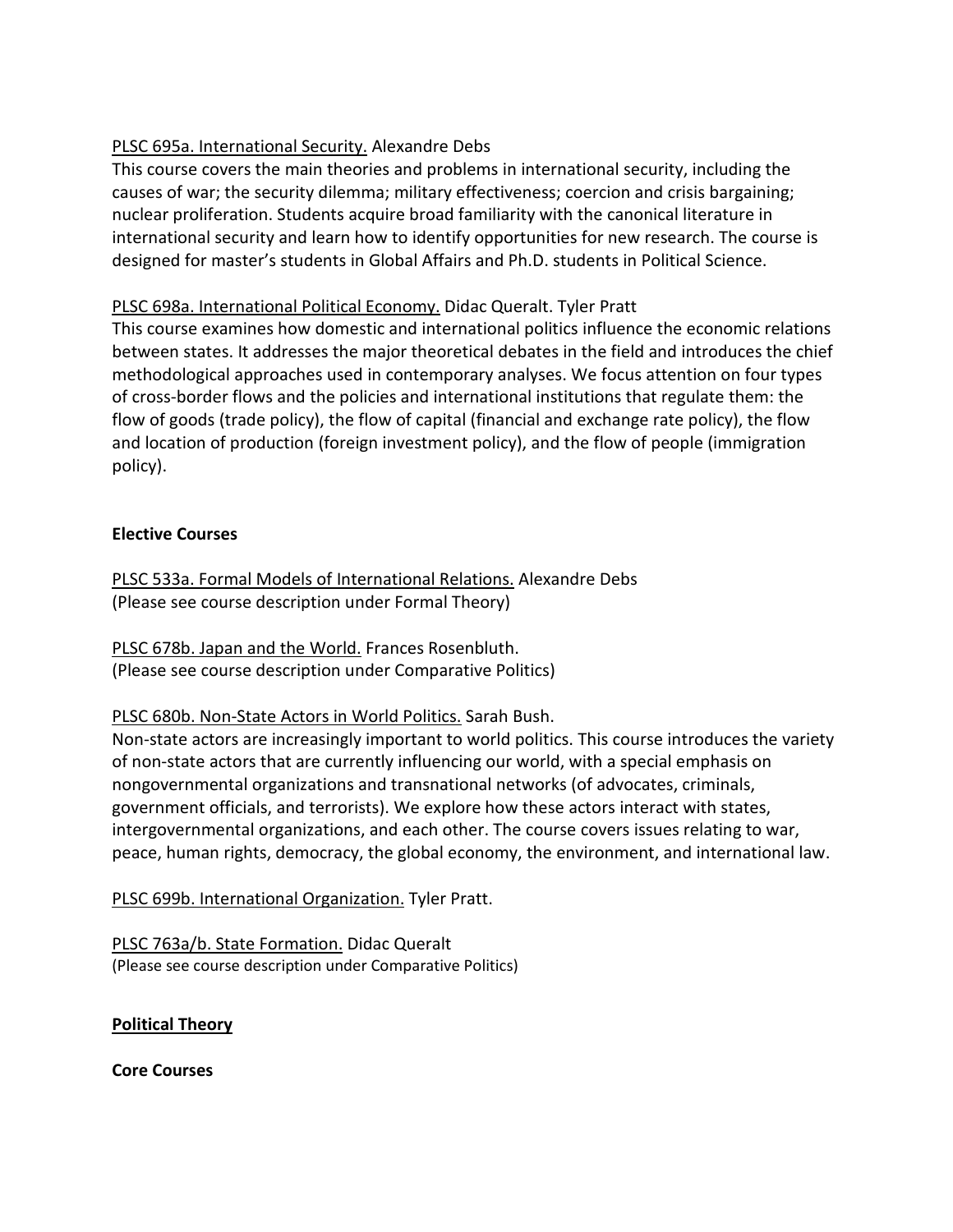# PLSC 509a. Philosophy of Science for the Study of Politics. Ian Shapiro

An examination of the philosophy of science from the perspective of the study of politics. Particular attention to the ways in which assumptions about science influence models of political behavior, the methods adopted to study that behavior, and the relations between science and democracy. Readings include works by both classic and contemporary authors.

PLSC 534a. Theories of Distributive Justice: Formal Models of Political Theory. John Roemer (Please see course description under Formal Theory)

PLSC 568b. Democracy in Weimar: Creativity, Crisis, & Revolution. Lucia Rubinelli This course examines the political and legal theory that developed in Germany between the two World Wars. This was an extremely turbulent time, which saw attempts at socialist revolution, counter-revolution, and a deep economic crisis. It also coincides with the first appearance of the masses on the scene of European politics, which led to a period of wild political, cultural, and sexual experimentation. In this course, we explore this exceptional time of Western history by looking at Luxemburg's theory of revolution and its impact on the politics of the Weimar Republic, Weber's diagnosis of the challenges posed by mass democracy, Kelsen's democratic relativism, and Schmitt's theory of democratic dictatorship. We examine these crucial texts in political thought by reading them in their historical and cultural context: we analyze the historical premises and consequences of the Weimar Republic and discuss the cultural and social atmosphere that characterized those fateful years as narrated in contemporary literature.

# PLSC 581a. Socialism and Democracy, 1820-1940. Lucia Rubinelli

This course explores the history of socialist political thought by focusing on how socialist thinkers addressed the problem of political organization and how they viewed democracy and its institutions. The course looks at Utopian socialism, the problem of political organization in Marx and Engels, Proudhon's arguments for anarchism, the Paris Commune and its afterlife in socialist theorizing, debates about direct democracy in the Second International, controversies over the role of parliaments, political parties and the masses in the first decades of the twentieth century, the soviet as a novel political form, the question of feminism, Lenin and Luxemburg's debate about imperialism, and socialist theories of the postcolonial state. The course is structured around key primary texts, which are accompanied by secondary readings and suggestions for books and movies.

# PLSC 583b. Contemporary Critical Theory. Seyla Benhabib

An examination of the themes of statelessness, migration, and exile in the works of Arendt, Benjamin, Adorno, Shklar, and Berlin.

# PLSC 595b. Malcolm X and the Dilemmas of Black Radicalism: Thought, Praxis, Judgment. Brandon Terry

This course closely examines the speeches, published writings, debates, and unpublished texts of Malcolm X, as well as his philosophical influences and critics, to evaluate, assess, and critique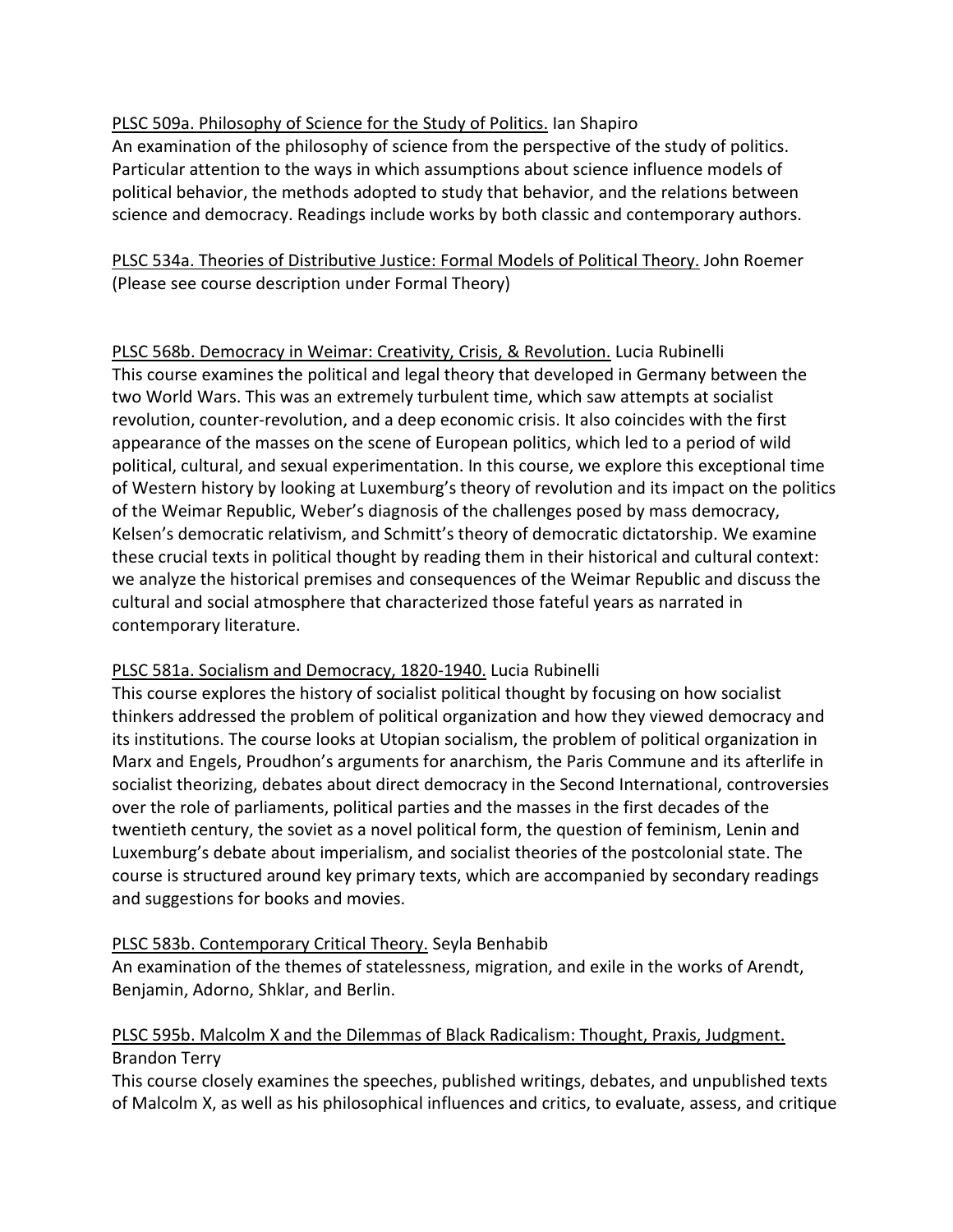their enduring influence as ways of thinking about central themes in political theory and the "ethics of the oppressed." These include identity, racial and gender ideology, resistance to oppression, crime and "deviance," racial solidarity, religious innovation and interpretation, the critique of Christianity, European empire and its legacies, virtue ethics, and revolutionary politics. By reading these texts alongside prominent posthumous biographical, interpretive, and critical treatments of Malcolm's significance, this course also foregrounds overlooked questions of praxis and judgment. The hope is to reflect upon the decisions Malcolm made as a selfprofessed radical leader and organizer while trying to organize the truly disadvantaged, contribute to radical social movements, navigate religious conflict, and evade government repression.

#### PLSC 597a. Lincoln's Statecraft and Rhetoric. Steven Smith

This class is based on a reading and interpretation of Lincoln's major speeches and letters. Its purpose is to understand his views on the problem of slavery, equality, and race in American society, but also to consider the relation of words to deeds in the practice of his statecraft. We also situate Lincoln within the history and theory of statesmanship.

#### PLSC 602a. Political Epistemology. Helene Landemore

We arguably live in the age of "alternative facts" and "post-truths"—or, as philosopher Harry Frankfurt presciently theorized it, "bullshit." By contrast, this course aims to explore the new and burgeoning field of "political epistemology," for which the concepts of knowledge and even truth—both factual and moral—are central to politics. Political epistemology can be described as a branch of philosophy inquiring into how to acquire knowledge and into what we ought to believe in the political realm. It deals with the ways societies generate, process, and diffuse knowledge and beliefs. Typical questions in political epistemology relate to whether we can know anything in politics and to the epistemic status of political beliefs in general. Between the Charybdis of moral relativism and the Scylla of authoritarian dogmatism, is there any room for something like "political truths"? How would we best attain them and how would we know that we have? Political epistemologists are also concerned with the question of "peerdisagreement" and the proper epistemic stance to hold with respect to peers, typically other citizens, with whom we disagree. In this course we thus seek to understand better the ways in which political institutions and procedures (somewhat broadly construed, such as national assemblies, electoral rules, parties, the media, courts, etc., but including also social norms) generate and process knowledge. We also study the ways in which certain social, economic, and political arrangements may generate what has been diagnosed as "epistemic injustice" and how this specific type of injustice may be redressed and should be dealt with by both political theorists and political actors.

# PLSC 617b. Democracy and Deliberation. Helene Landemore

The course examines the connection between the idea of democracy and the practice of deliberation. While deliberation is at the core of contemporary normative theories of "deliberative democracy," deliberation is not by itself democratic. One of the aims of the seminar is to clarify to what extent democracy needs to be deliberative and to what extent deliberation can be democratic.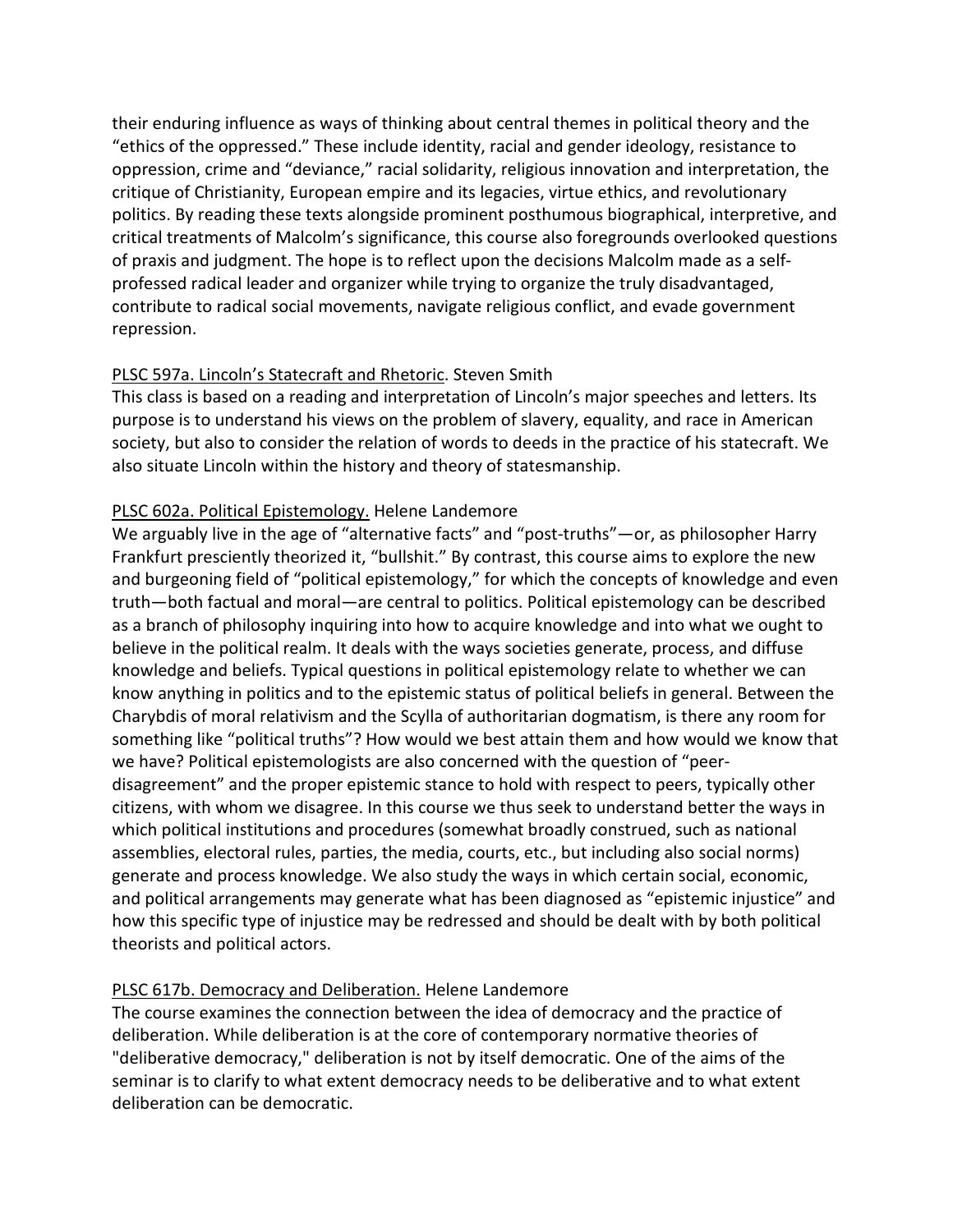# PLSC 623a. Rethinking the Political Enlightenment. Ian Shapiro

The calamities wrought by Fascism and Nazism, together with growing disillusionment at the excesses and direction of Soviet communism and then Mao's China, led many postwar intellectuals to rethink the Enlightenment's promise. In politics, that promise had centered on the creation of durable political institutions based on scientific principles that would foster, expand, and protect human freedom. We study the ways in which the harsh realities of twentieth-century politics led political theorists to modify, recast, and in some cases reject these Enlightenment aspirations, and we evaluate those responses from the perspective of our contemporary politics. Readings are drawn from, among others, Jonathan Israel, James Tully, Hannah Arendt, Herbert Marcuse, Nicos Poulantzas, Jürgen Habermas, Leo Strauss, Isaiah Berlin, Michel Foucault, Richard Rorty, Alasdair MacIntyre, Charles Taylor, Anthony Appiah, Nancy Fraser, Carole Pateman, Judith Shklar, Quentin Skinner, J.G.A. Pocock, Michael Walzer, and Iris Marion Young. Among the themes discussed are the connections between Enlightenment aspirations and the ideas of modernization, progress, and democracy; the advantages and limitations of periodization in the study of political theory; and teleological conceptions of history.

# PLSC 640a. Advanced Topics in Modern Political Philosophy. Giulia Oskian

This seminar explores key concepts in modern political philosophy at a level appropriate for graduate students (to help prepare for the political theory field exam) and for advanced undergraduates who have completed substantial course work in intellectual history and/or political theory. This term our thematic focus is on the relation between civil society and state institutions, as it has been conceptualized by political philosophy.

# PLSC 644b. The Idea of Statesmanship. Steven Smith

Who is a statesman and what are the ideal qualities required for the office? This remains one of the enduring questions of political philosophy. This course examines the art of statesmanship in ancient and modern political thought. We consider examples of statecraft in both ancient Greece and Rome and the Hebrew Bible before viewing examples of modern statesmanship using Machiavelli, Hume, Burke, the *Federalist Papers,* and Abraham Lincoln. We consider the statesman's role in different contexts, as political founder, preserver, and reformer. We also consider what kind of education is necessary to best carry out the work of statecraft.

# PLSC 645a. Machiavelli and His Readers. Steven Smith

Machiavelli remains one of the most widely discussed and debated figures in the Western political canon. This course offers a close reading of his two major treatises, *The Prince* and *The Discourses on Livy,* as well as important sections from Livy's history of Rome. We then consider influential nineteenth- and twentieth-century interpreters of Machiavelli, from Hegel to Gramsci to Leo Strauss.

# PLSC 646b. Open Democracy. Helene Landemore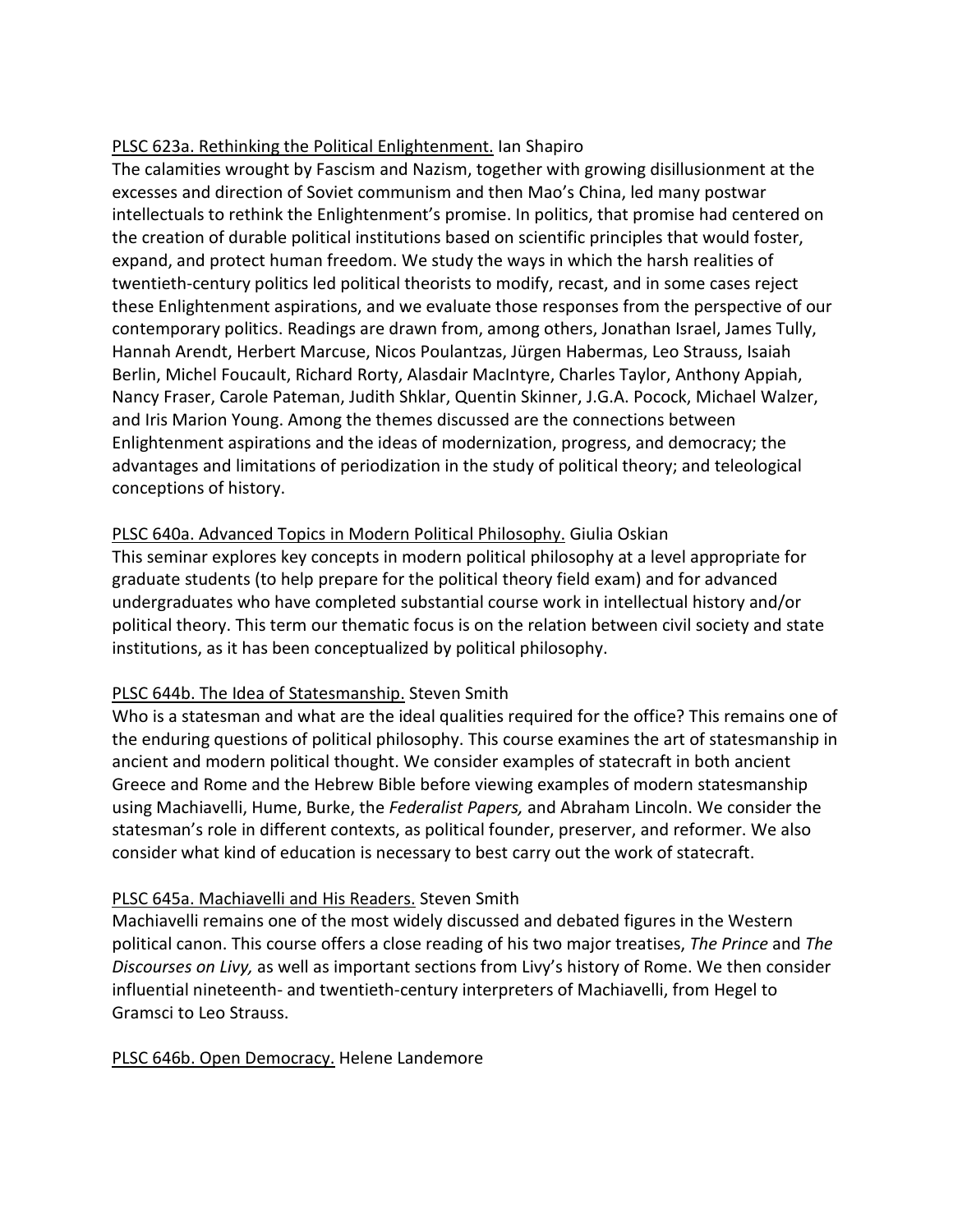This course explores institutional innovations aiming to take democracy beyond the stage of "representative government" from both empirical and normative perspectives. The goal is to understand what democracy could and should mean in the twenty-first century.

PLSC 709b. Comparative Constitutional Law. Bruce Ackerman (Please see course description under Comparative Politics)

PLSC 859b. Reconstructing the American Constitution. Bruce Ackerman (Please see course description under American Politics)

PLSC 868a. Gender and Sexuality in America. Dara Strolovitch (Please see course description under American Politics)

PLSC 873a. The U.S. Constitution and Comparative Constitutional Law. Akhil Reed Amar and Steven Calabresi (Please see course description under American Politics)

# **Workshops**

# PLSC 934a/935b. Political Theory Workshop. (Various Instructors).

An interdisciplinary forum that focuses on theoretical and philosophical approaches to the study of politics. The workshop seeks to engage with (and expose students to) a broad range of current scholarship in political theory and political philosophy, including work in the history of political thought; theoretical investigations of contemporary political phenomena; philosophical analyses of key political concepts; conceptual issues in ethics, law, and public policy; and contributions to normative political theory. The workshop features ongoing research by Yale faculty members, visiting scholars, invited guests, and advanced graduate students. Papers are distributed and read in advance, and discussions are opened by a graduate student commentator. Detailed information can be found at [http://politicaltheory.yale.edu.](http://politicaltheory.yale.edu/) Open only to graduate students in the Political Science department. Can be taken as Satisfactory/Unsatisfactory only.

# **Qualitative and Archival Methods**

# **Core Courses**

PLSC 505b. Qualitative Field Research. Egor Lazarev, Elisabeth Wood In this seminar we discuss and practice qualitative field research methods. The course covers the basic techniques for collecting, interpreting, and analyzing ethnographic data, with an emphasis on the core ethnographic techniques of participant observation and in-depth interviewing. All participants carry out a local research project.

PLSC 522a/b. Historical Approaches to the Study of Politics. Steven Wilkinson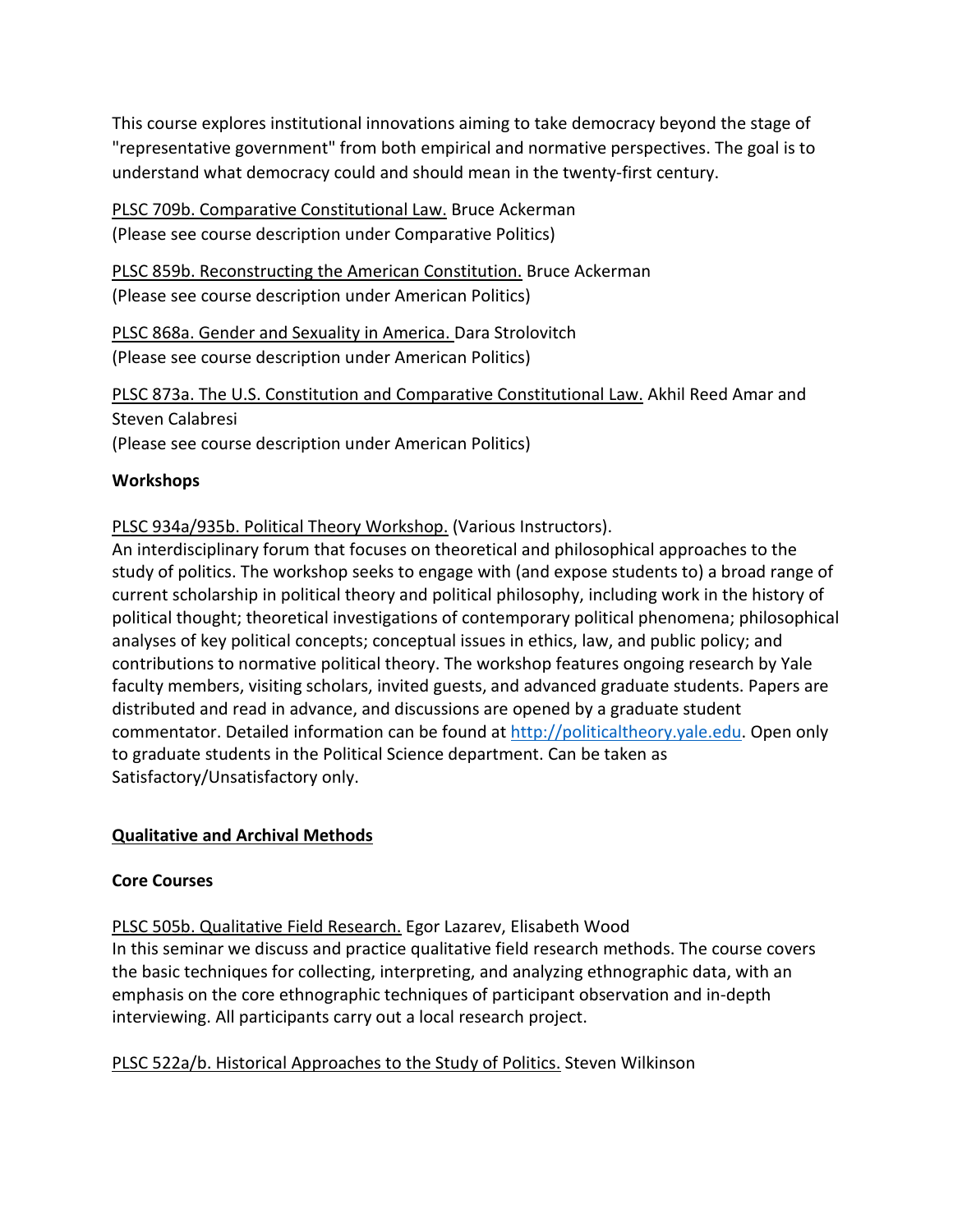An overview of the how-to, and the payoff, of a historical approach to the study of politics. The course covers a wide range of topics, from the classics of political science and sociology to recent comparative historical work.

# PLSC 523a. Mixed Methods Research. Salma Mousa, Elizabeth Nugent

This course trains students to design and critique a range of quantitative, qualitative, and experimental research methods. The course begins with a discussion of concept formation, defining quantities of interest, and the advantages and disadvantages of bringing descriptive vs. causal evidence to bear. We then analyze the strengths and weaknesses of quantitative tests, experimental designs, case-based approaches (case studies, case selections, and cross-case comparisons), and interpretive methods such as process tracing. Next, the course discusses the research design choices of two award-winning books using mixed methods research; it then evaluates the qualitative and quantitative data in isolation and in combination. The final assignment builds on the course material to produce a mixed method research design proposal.

# PLSC 527b. From Concept to Measure. Sarah Khan

This course focuses on a specific aspect of the research design process: the operationalization of abstract into concrete measures that can be used for analysis and inference. The task of operationalization is common to qualitative, quantitative, and mixed-method research, and this course draws on lessons from varied approaches. Readings are divided equally between (1) foundational theoretical texts dealing with broad concepts of interest to social scientists with an interest in politics (including but not limited to identity, norms, preferences, responsiveness, and accountability) and (2) recent approaches to measuring these concepts in the fields of political science, psychology, sociology, and economics. Key assignments include a paper critiquing the measurement strategy and developing an alternative measure in response to an existing study, and an original research proposal. There is flexibility to devote time to concepts and measurement strategies that are of particular relevance to enrolled students' dissertations/thesis projects, if not already included on the syllabus.

#### PLSC 799b. Micro-historical Analysis in Social Science Research. Isabela Mares

In recent years, historical research has experienced a remarkable resurgence across all social sciences. This course introduces students to a vibrant new wave of historical scholarship and prepares them to conduct original research on these topics. To understand the methodological choices made in recent historical scholarship, each week of the course pairs "classic" and contemporary research on some of the most important topics across social science disciplines, including democratization and the extension of suffrage, democratic erosion and breakdown, the development of fiscal capacity, the development of national identities, political culture, gender norms, and so on. The course prioritizes a hands-on approach based on an active examination of the most salient design choices made by these studies and on the replication of the results.

#### **Elective Courses**

PLSC 508b. Causal Inference and Research Design. Fredrik Savje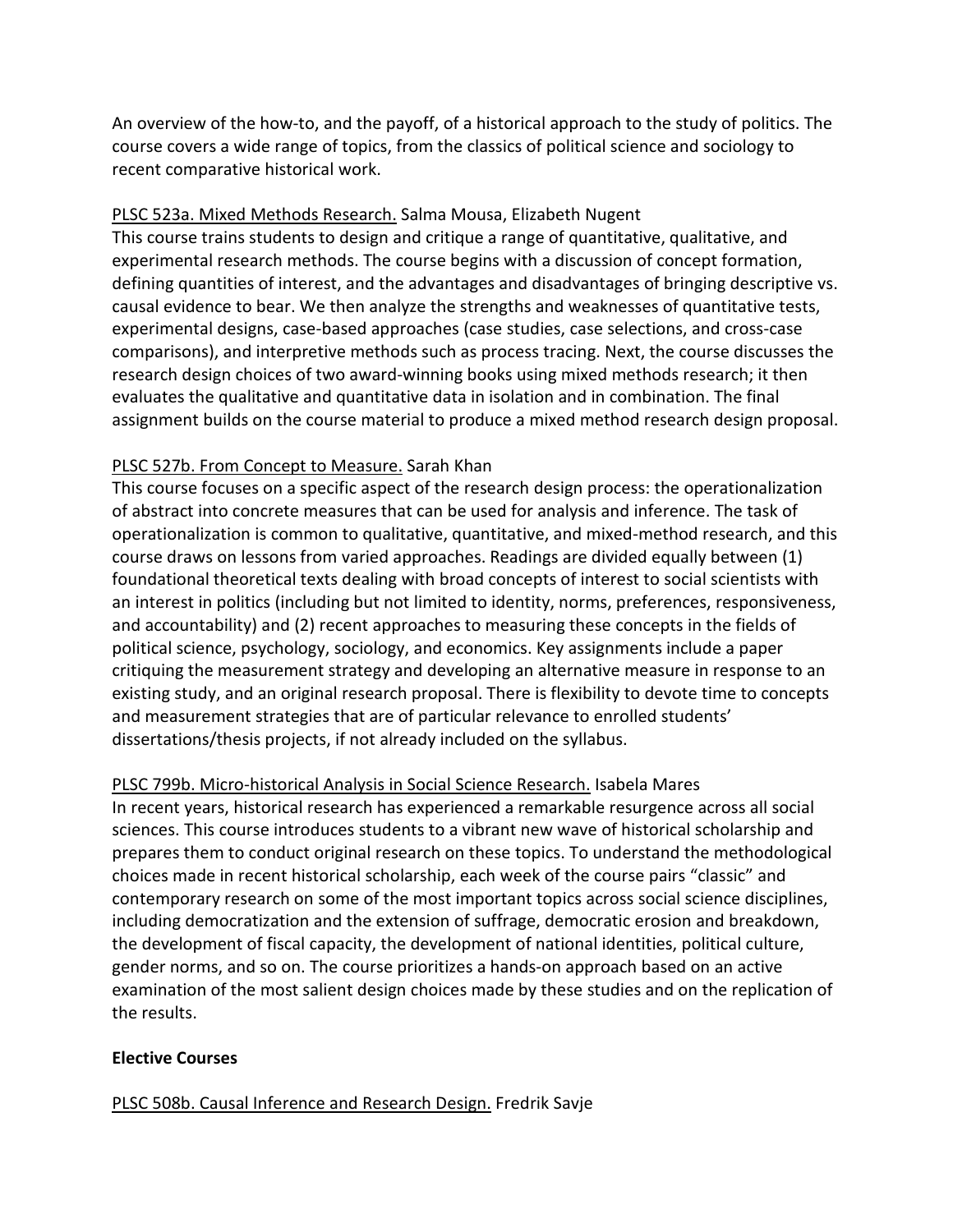This seminar exposes students to cutting-edge empirical and statistical research across the social and health sciences, with a focus on topics relevant to causal questions in the domain of political science. Readings and discussions focus on selected methodological topics, such as experimental design, partial identification, design-based inference, network analysis, semiparametric efficiency theory, and qualitative/mixed-methods research. Topics vary from year to year.

PLSC 777a. Comparative Politics I. Isabela Mares (Please see course description under Comparative Politics)

PLSC 778b. Comparative Politics II. Elizabeth Nugent(Please see course description under Comparative Politics)

PLSC 812a. American Progressivism in Theory and Practice. Stephen Skowronek (Please see course description under American Politics)

PLSC 828b. American Political Development. Stephen Skowronek (Please see course description under American Politics)

# **Quantitative Empirical Methods**

# **Core Courses**

# PLSC 529a. Mathematics for Political Science. Andrew Bridy

This course builds on the material seen in math camp. It covers foundational concepts and techniques in mathematics that are relevant to quantitative and formal research. Students learn to read and write rigorous mathematical proofs. Topics include real analysis, optimization, and probability theory.

# PLSC 500a. Foundations of Statistical Inference. Fredrik Savje

This course provides an intensive introduction to statistical theory for quantitative empirical inquiry in the social sciences. Topics include foundations of probability theory, statistical inference from random samples, estimation theory, linear regression, maximum likelihood estimation, and a brief introduction to identification.

# PLSC 503b. Theory and Practice of Quantitative Methods. Peter Aronow

This course provides an intensive introduction to the methods used in political science for quantitative empirical inquiry. Topics include: missing data, causal inference, selection on observables, instrumental variables, regression discontinuity designs, and panel (TSCS/longitudinal) data.

PLSC 536a. Applied Quantitative Research Design. Alex Coppock This course focuses on applications of observational and experimental quantitative research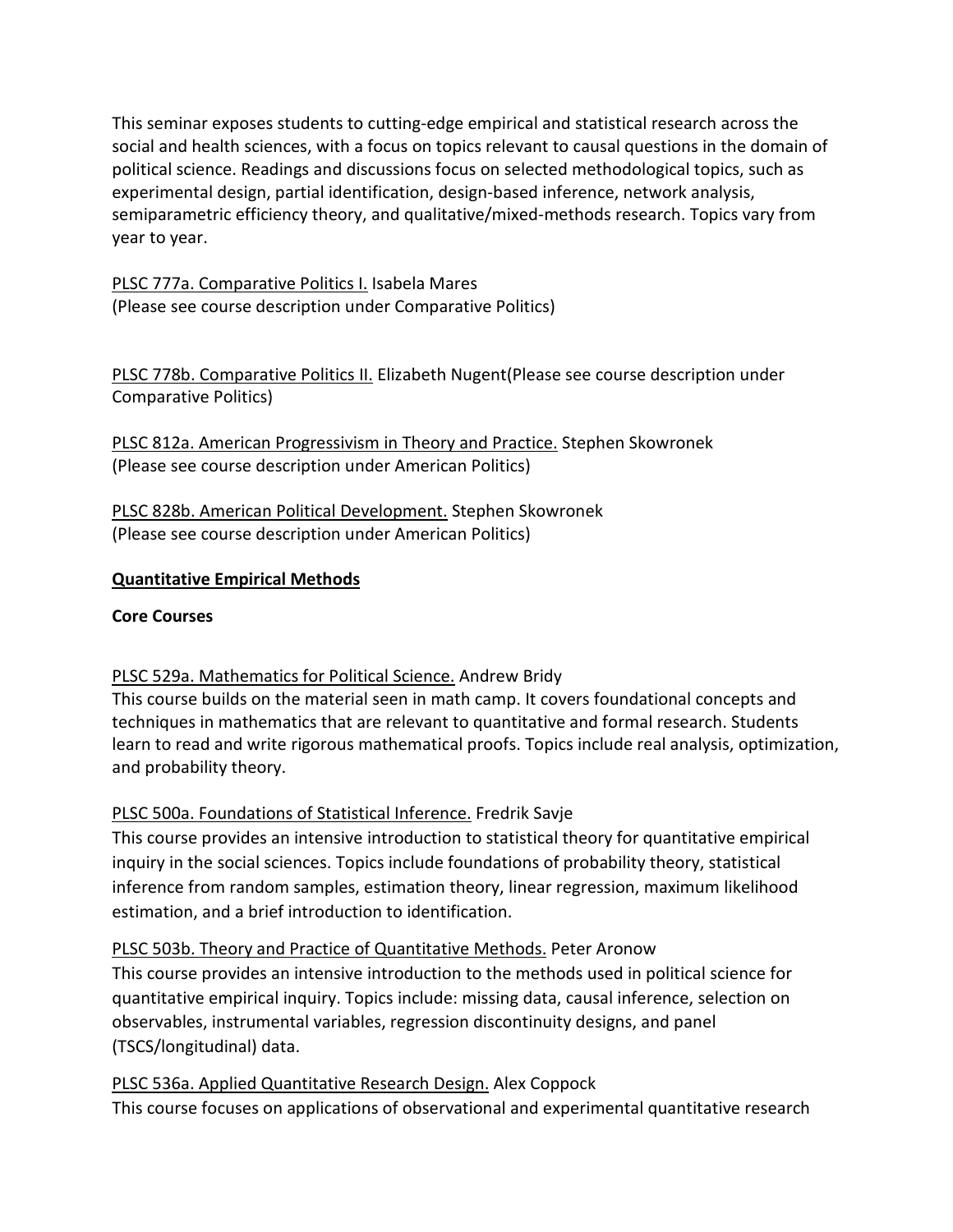designs to answer both descriptive and causal questions. We characterize designs using the Model, Inquiry, Data strategy, Answer strategy (MIDA) framework and learn about them through simulation. The work is heavily application-driven: each week's problem set involves describing the ex ante properties of a design and reproducing empirical findings using modern data analysis procedures, i.e., the Tidyverse philosophy and set of packages for R. This skills course is designed for students who intend to conduct quantitative empirical research in the future, either inside or outside the academy.

#### **Elective Courses**

# PLSC 506b. Measurement, Estimation, and Inference. John Henderson

This course covers a wide array of machine-learning techniques that aim to improve our understanding of political phenomena through better measurement, estimation, and inference. Topics include measurement, reliability and error concepts, text and web scraping, supervised and unsupervised learning, Bayesian inference, cluster and topic modeling, ideal point scaling, and some advanced topics in statistical inference. The aim of the course is to provide students with a host of practical tools that can be used to evaluate and replicate other research, as well as to help students address methodological issues arising in their own work.

# PLSC 508a. Causal Inference and Research Design. Fredrik Savje

This seminar exposes students to cutting-edge empirical and statistical research across the social and health sciences, with a focus on topics relevant to causal questions in the domain of political science. Readings and discussions focus on selected methodological topics, such as experimental design, partial identification, design-based inference, network analysis, semiparametric efficiency theory, and qualitative/mixed-methods research. Topics vary from year to year.

PLSC 511b. Applied Machine Learning and Causal Inference Research Seminar. Jasjeet Sekhon In this seminar we discuss recent advances in machine learning and causal inference. Emphasis is placed on research designs and methods that have succeeded. We carefully examine successful examples to see why they work. The seminar is also a forum for students to discuss the research designs and methods needed in their own work. It should be particularly helpful for students writing their prospectus or designing a major research project. Applications are drawn from a variety of substantive domains including political science, economics, medicine, and public health.

# PLSC 512b. The Design and Analysis of Randomized Field Experiments in Political Science. Alexander Coppock

Randomized field experiments are deployed across the social sciences to answer well-posed theoretical questions and to generate new information from which to build fresh theories of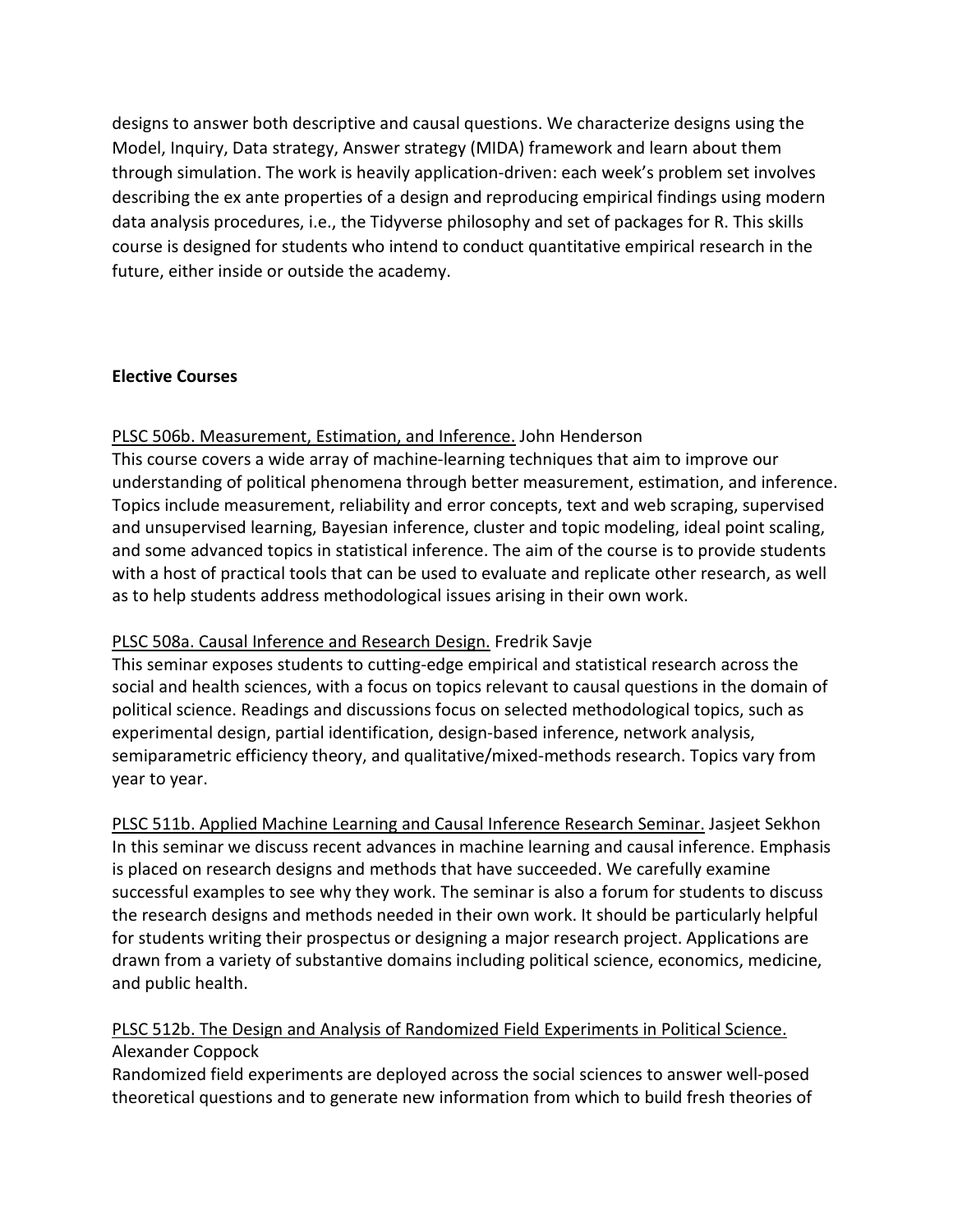social interaction and behavior. Experiments are attractive because they enable the researcher to (mostly) ground statistical and causal inferences in features of the research design rather than assumptions about the world. This course covers the design and analysis of both introductory and advanced experimental designs, using the textbook by Gerber and Green (2012) as the main guide. Strong emphasis is placed on developing practical skills for real research scenarios. Given resources, how should subjects be assigned to conditions? How many treatment arms should be included? How do we plan to analyze the resulting data? The course has a relatively heavy workload: weekly problem sets in R that will prepare students for 95 percent of experimental research tasks they will encounter in the field.

#### PLSC 523a. Mixed Methods Research. Salma Mousa, Elizabeth Nugent

This course trains students to design and critique a range of quantitative, qualitative, and experimental research methods. The course begins with a discussion of concept formation, defining quantities of interest, and the advantages and disadvantages of bringing descriptive vs. causal evidence to bear. We then analyze the strengths and weaknesses of quantitative tests, experimental designs, case-based approaches (case studies, case selections, and cross-case comparisons), and interpretive methods such as process tracing. Next, the course discusses the research design choices of two award-winning books using mixed methods research; it then evaluates the qualitative and quantitative data in isolation and in combination. The final assignment builds on the course material to produce a mixed method research design proposal.

PLSC 527b. From Concept to Measure: Empirical Inquiry in Social Science. Sarah Khan This course focuses on a specific aspect of the research design process: the operationalization of abstract into concrete measures that can be used for analysis and inference. The task of operationalization is common to qualitative, quantitative, and mixed-method research, and this course draws on lessons from varied approaches. Readings are divided equally between (1) foundational theoretical texts dealing with broad concepts of interest to social scientists with an interest in politics (including but not limited to identity, norms, preferences, responsiveness, and accountability) and (2) recent approaches to measuring these concepts in the fields of political science, psychology, sociology, and economics. Key assignments include a paper critiquing the measurement strategy and developing an alternative measure in response to an existing study, and an original research proposal. There is flexibility to devote time to concepts and measurement strategies that are of particular relevance to enrolled students' dissertations/thesis projects, if not already included on the syllabus.

#### PLSC 530ab / S&DS 530ab. Data Exploration and Analysis. Ethan Meyers

Survey of statistical methods: plots, transformations, regression, analysis of variance, clustering, principal components, contingency tables, and time series analysis. The R computing language and web data sources are used.

PLSC 537b. The Logic of Randomized Experiments in Political Science. Alex Coppock Instruction in the design, execution, and analyzation of randomized experiments for businesses, nonprofits, political organizations, and social scientists. Students learn to evaluate the impact of real-world interventions on well-defined political, economic, and social outcomes. Specific